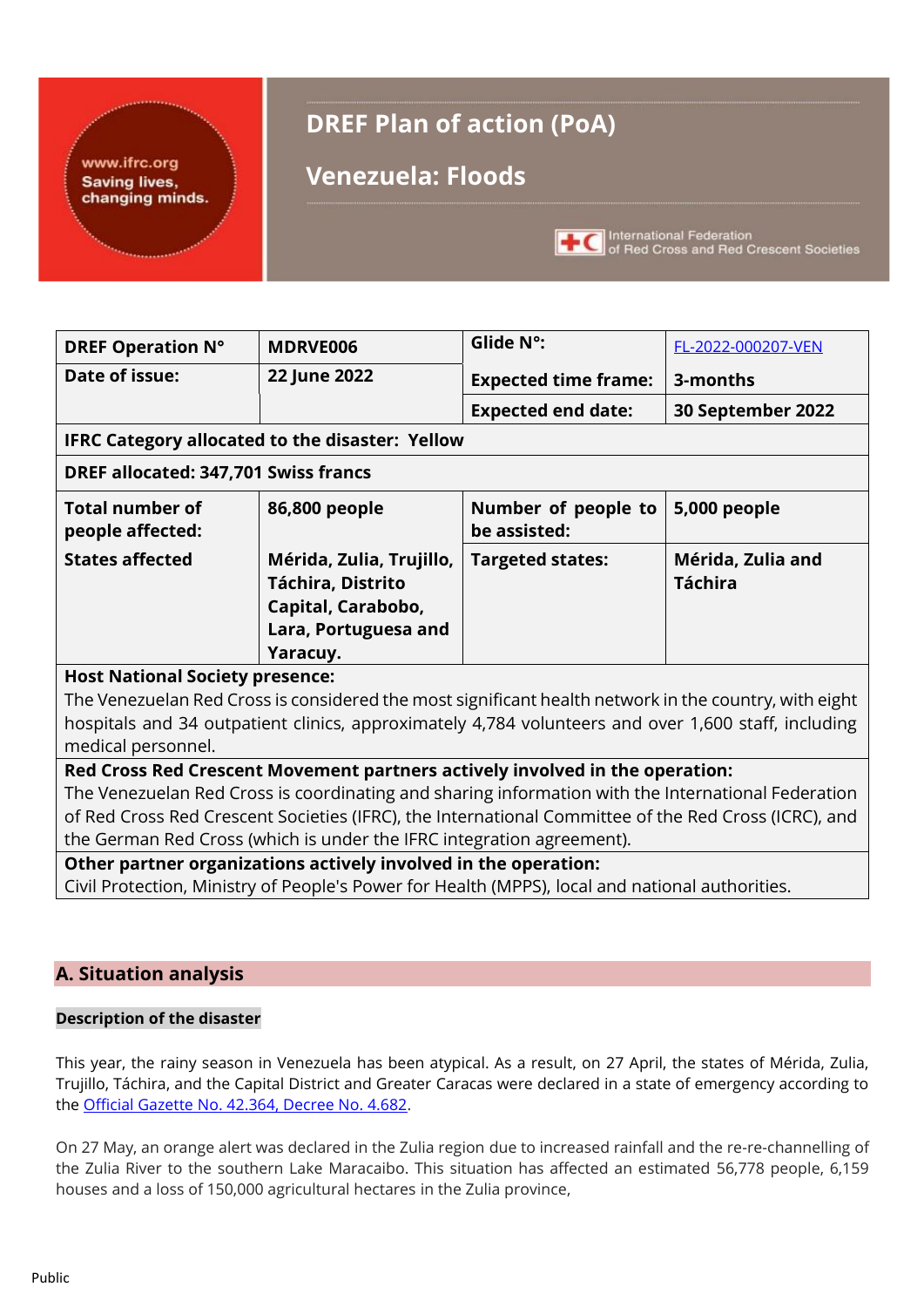According to the National Institute of Meteorology and Hydrology (INAMEH), three more tropical waves were expected to hit early June, worsening the country's severe conditions, which have already caused the loss of at least two people.

Initially, the Civil Protection at the local level provided assistance to the families. Since June 6th, the impact of the Tropical Storm Six has exceeded the response capacity because of the damages reported due to the saturation of soil humidity, which caused floods across the country. In the state of Merida, 30,000 people have been affected in at least 20 sectors, including the damages to houses and infrastructure, and roads are waterlogged, limiting the access to communities.

Severe rains have continued over June with affectation on structures in some states of the country, affected, to a large extent, by flooding rivers. On 21 June, the governor's office of the Zulia state decreed a state of alert to activate all preventive mechanisms to avoid a significant population collapse due to the rising level of the Limón River, which has already reached its maximum level.



*Floods in the Bellavista sector of Maracaibo municipality in the state of Zulia (June 10, 2022). Source: VRC Zulia Branch.*

Local authorities have escalated the response actions to a national level, for which the Venezuelan Red Cross (VRC) has mobilized personnel and is

continuously monitoring the different events occurring in the country. New tropical waves with short intervals of time between (2 or 3 days) continue, breaking previous year's rainfall records.

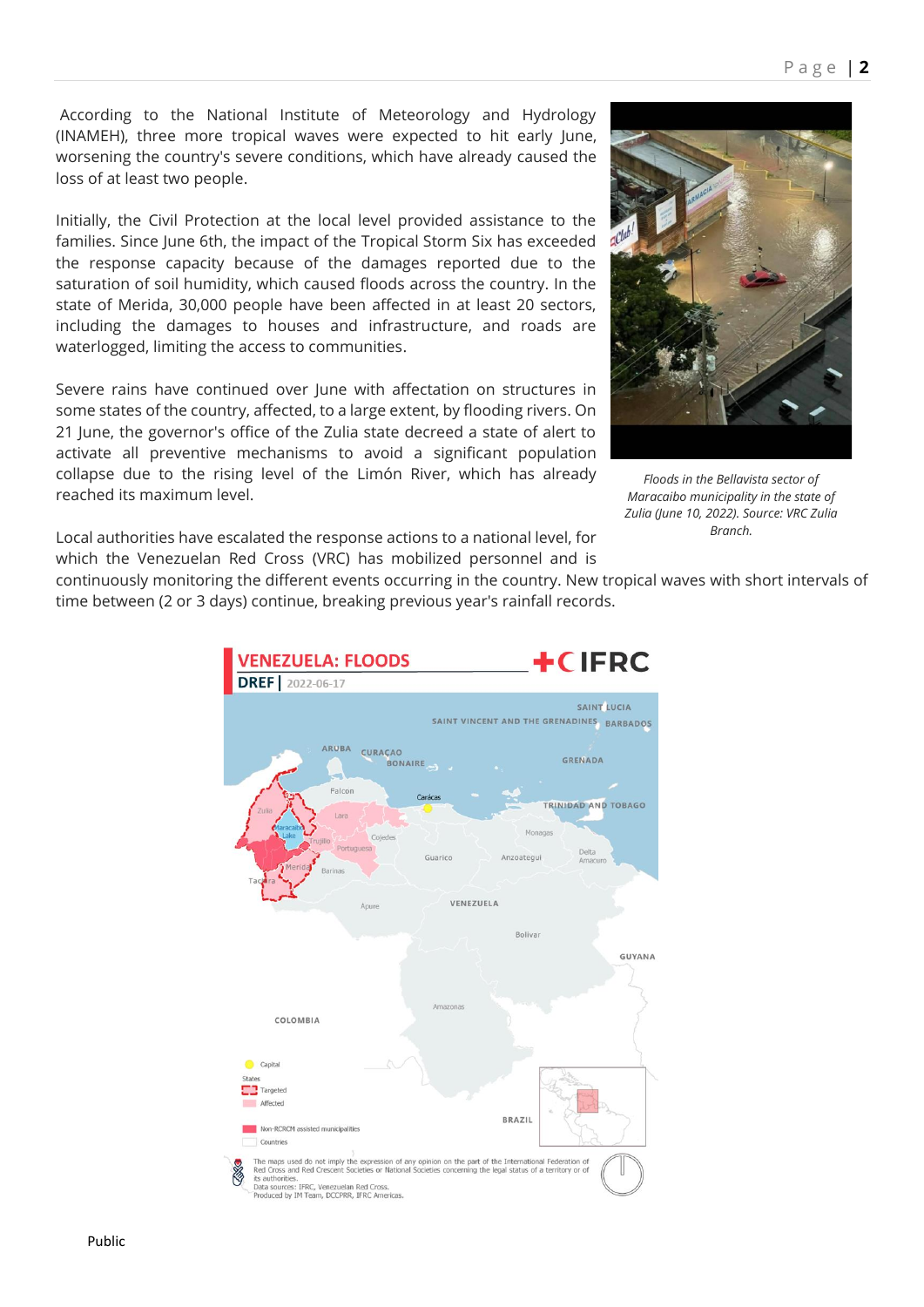#### **Summary of the current response**

#### **Overview of Host National Society Response Action:**

For 127 years, the Venezuelan Red Cross (VRC) has fulfilled its humanitarian mandate. It is considered the most significant health network in the country, with eight hospitals and 34 outpatient clinics. The VRC has 4,768 volunteers approximately and over 1,600 staff, including medical personnel. The VRC is known for providing primary health care, first aid, livelihoods, ambulance services, water, sanitation, and hygiene promotion, restoring family links, promoting the Red Cross and Red Crescent Fundamental Principles and emergency response to the most vulnerable communities despite the challenges facing the country including the impact of COVID-19.

For the current emergency, the National Society has developed a Contingency Plan for the 2022 rainy season, which includes the following actions:

- Activation of the five Regional Relief Departments to monitor and analyze the evolution of meteorological events at the national level.
- Damage assessments and needs analysis in the most affected states.
- Establishment of coordination mechanisms with local and national authorities to ensure the proper response.

The Venezuelan Red Cross has been on the field since the beginning of the crisis, offering first aid to those in need, cleaning impacted homes, and analyzing the damage and requirements in the areas served across the country. It has also been developing response plans at several levels (sectional, regional, and national) to be ready to respond to these disasters. These activities have overloaded the VRC branches while keeping the same number of personnel who attend regular programs and are also incorporated into the new emergency response.

#### **Overview of Red Cross Red Crescent Movement actions:**

The IFRC Country Delegation in Venezuela has worked jointly with the National Society in providing technical assistance to the current emergency and is supporting this DREF Operation.

The IFRC in Venezuela currently has eight international staff, 21 local staff and the temporary presence of the Regional Climate-Smart Livelihoods Advisor. They are supporting the VRC in monitoring and coordinating the emergency response and the preparation of this DREF. In coordination with the Regional Disaster, Crisis, Preparedness and Response Unit, the GO platform has been updated with three reports and one flash report.

The IFRC, the VRC, and the ICRC have actively participated in different coordination meetings to analyze the different response actions and provide the technical assistance required by the National Society. Also, through the Integration Agreement, the Delegate of the German Red Cross is attending these meetings and, if required, will provide additional support to the emergency will be coordinated.

The ICRC assists people most affected by armed violence in Venezuela. From its operational offices in San Cristóbal (Tachira), Puerto Ordaz (Bolivar) and Caracas, ICRC provides a comprehensive response to alleviate the suffering of the most vulnerable, including the wounded, the sick, persons deprived of their liberty and communities through an open, confidential, and permanent dialogue with the populations and the various actors, including arms carriers. It works in health, water, sanitation, protection, and economic security, supporting hospitals, primary health, and forensic centres, training their staff, distributing medical supplies and equipment, strengthening their infrastructure, and restoring essential services such as water and sanitation, among others. In coordination with the Movement, it cooperates with the Venezuelan Red Cross for its institutional strengthening in Safer Access, Dissemination, Restoring Family Links and other areas of expertise.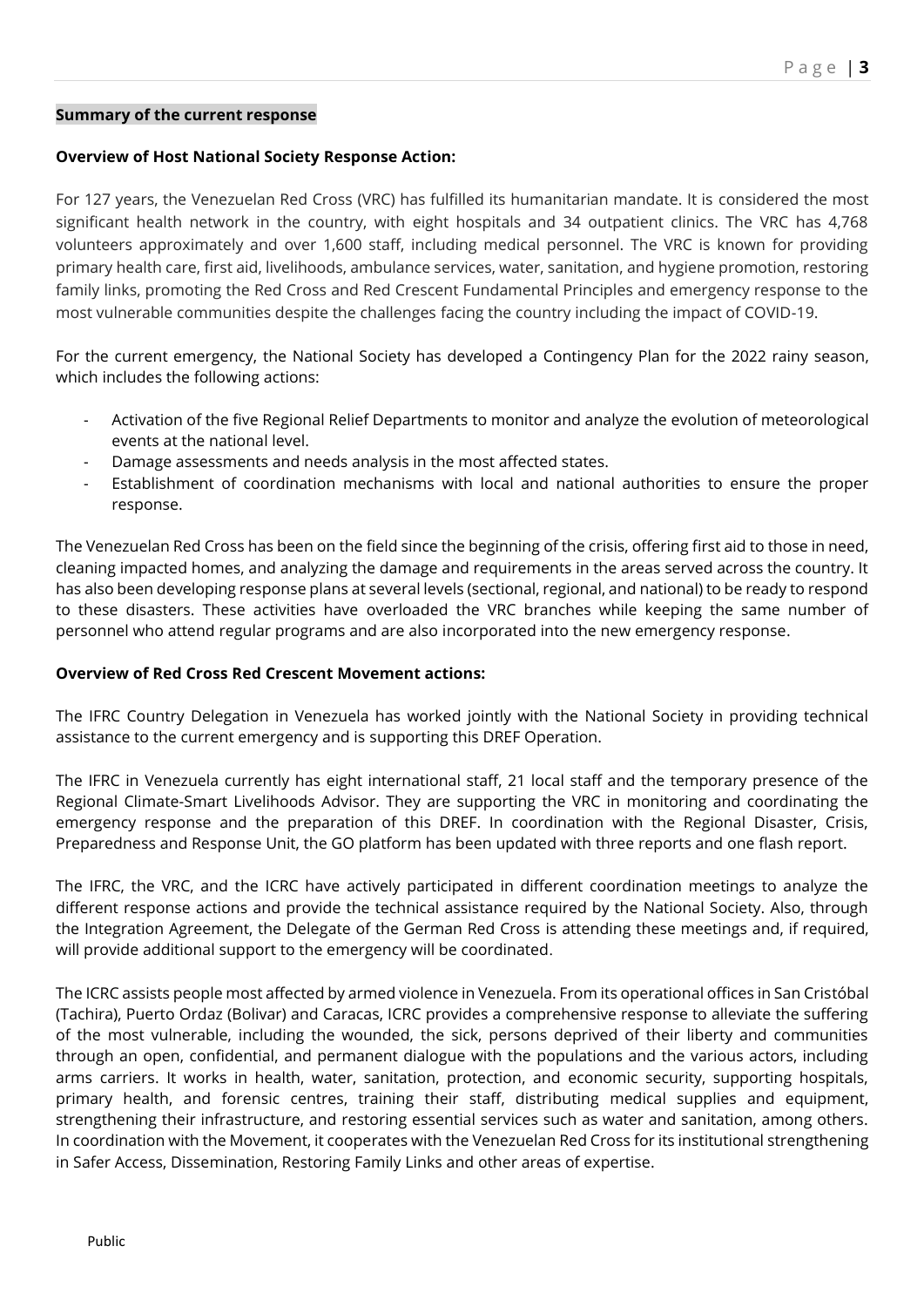### **Overview of other actors' actions:**

- The Civil Protection of Zulia is carrying out response activities on the south side of Lake Maracaibo in the municipality of Catatumbo.
- Local actors continue coordinating the distribution of relief items to the affected population in the municipalities of Catatumbo, Francisco Javier Pulgar, Colón, Jesús Maríia Semprún and Sucre in Zulia state.
- Following an inter-agency mission coordinated by OCHA (the 2nd and 6th of May 2022), joint intervention actions were defined with Civil Protection and local authorities to assist the affected population on the south side of Lake Maracaibo.
- Save the Children has activated its humanitarian response to reach more than 500 families in the southern region of Zulia, in the Catatumbo and Colón municipalities. 1
- UNICEF will focus its response on supporting the collective centres in the municipalities of Catatumbo and Jesús María Semprún (prioritized EATs to be defined).
- PAHO is supporting the Santa Bárbara del Zulia hospital that hosts medical services in the municipalities of Jesús María Semprún, Colón and Catatumbo, in the state of Zulia.
- The People's Ministry of Health of Venezuela (MPPS) is strengthening epidemiological surveillance in the affected states.
- The UN system continues to coordinate response efforts at the local and national levels.

#### **Needs analysis, targeting, scenario planning and risk assessment**

#### **Needs analysis:**

Heavy rains across Venezuela have caused massive flooding, with a significant effect on the states of Mérida, Zulia, and Táchira with urgent needs in the areas of shelter, livelihoods, health, and mental health psychosocial support, water, sanitation, and hygiene promotion. However, given the communities' lack of access to institutions, a rapid assessment will be carried out with the support of VRC multidisciplinary teams and IFRC technical assistance.

Shelter: According to Civil Protection, on June 10th, 25 collective centres were set up in the states of Zulia and Mérida. Many affected families have moved to their relatives' houses or collective centres, which makes it necessary to provide an urgent response in the provision of non-food items. To this end, a rapid survey will be conducted to ensure the proper assistance. To ensure that the assistance provided to the affected people complies with international standards, a refresher session for shelter management will be provided.

Livelihoods and basic needs:Due to lower planting and production capacity because of the lack of work tools and supplies, the communities will not be able to recover sustainably, generating a loss of income and a negative impact on the affected population, which has evidence by the National Society's teams on the ground, who have reported damage to productive activities, which makes necessary a rapid assessment of this topic.

Health: The current floods are affecting the capacities of the health system and medical care services, which are facing significant challenges because of the impact of COVID-19 and the lack of access to medicines and medical supplies, absence of health personnel, and high costs of medical treatment in the country.

The water levels and their stagnation contribute to the increase of water-borne diseases such as acute diarrhoea or leptospirosis also, vector-borne diseases arbovirus considering that historically, from May to August is when the highest number of mosquito-borne disease cases has been reported. Many people have moved into shelters causing overcrowding and increasing the risk of health issues related to hygiene conditions or skin and respiratory

<sup>1</sup> <https://lac.savethechildren.net/news/save-children-activates-humanitarian-response-venezuela-after-floods>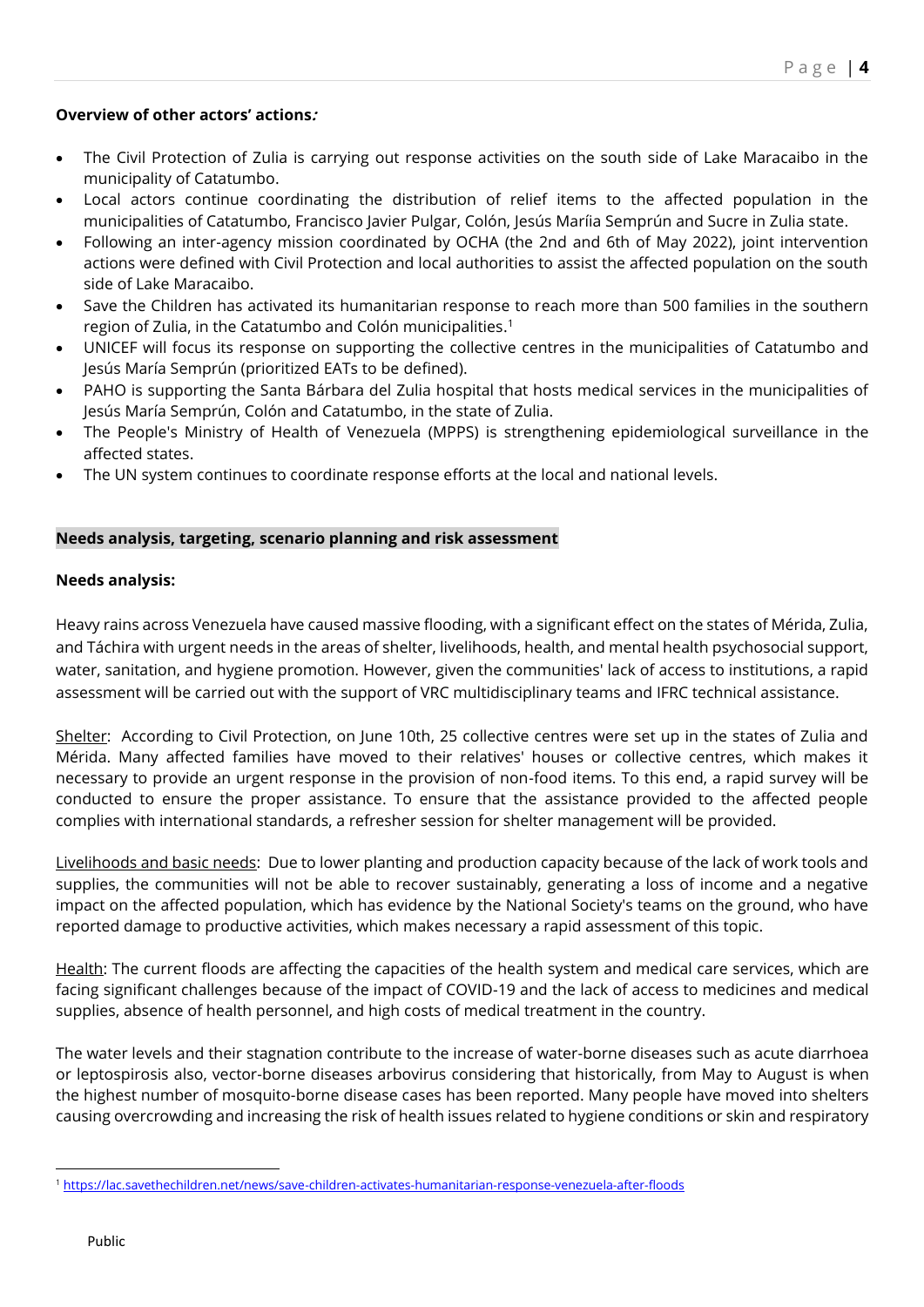problems. Risk communication messages will be necessary to reinforce protective measures as well as hand washing and general hygiene habits.

The fifth wave of COVID-19 in the region increases the number of positive cases in the coming weeks, as the governments are relaxing biosecurity measures. In this sense, all VRC actions will ensure the implementation of biosecurity measures and the provision of masks and gel.

Mental Health and Psychosocial Support (MHPSS): The population's mental health is critical due to the socioeconomical country's condition. The population's psychosocial problems risks are increasing due to negative factors such as the sadness caused by the loss of assets and livelihoods, drug use and abuse resulting in loss of hope and uncertainty about the future or, fear to be sheltered due to possible protection issues. Anxiety episodes, excessive levels of stress and, preexisting neurological and mental health issues are observed. Support for crisis intervention, psychological first aid, and referral pathways to specialized psychological care for the most emotionally challenging cases is required to ensure the well-being of the response teams and the impacted population.

Water, Sanitation, and Hygiene (WASH): In normal conditions, the country's population has access to water supply ranging from 57% to 69 per cent; with the recent rains, the availability of safe water has been affected. Drinking water is primarily gathered in the impacted areas through medium-capacity dams in streams or artificial lagoons, with surface conveyance to populated areas. According to data collected by the VRC team on the ground, these systems have collapsed because of increasing flow and subsequent floods of solid material dragged from the rivers' headwaters. Both the quantity and quality of drinking water have been damaged. It is urgent to provide access to drinking water, sanitation services, and hygiene promotion activities to avoid water-borne diseases.

The prevention and control of diseases related to water, sanitation, and hygiene promotion are critical, especially for the impact of the C-19 and the economic situation in the country. Some people's ability to implement basic hygienic measures remains a struggle, dealing with the country's high cost of hygiene and cleaning supplies.

Protection, Gender, and Inclusion (PGI): The DREF prioritized states are in border areas of the country, where the live conditions and protection risks, including gender-based violence against children and women, are critical as a consequence of mixed flows of people (people planning to leave the country, returnees, pendular migrants, and people who have decided to stay in the border states). Because of the rains, their vulnerability could worsen and

The Venezuelan Red Cross has the operational capacity in PSEA, PGI Minimum Standards, and SGBV to support rapid assessments, dissemination of key messages, and collection of disaggregated data (including several types of disability and minority groups), and provision of differentiated services.

# **Targeting**

By implementing this DREF, Venezuelan Red Cross will support a total of 1,000 families (5,000 people) affected by the heavy rains in the states of Merida, Táchira, and Zulia in the areas of shelter, health, water, sanitation and hygiene, livelihoods and protection, gender, and inclusion.

#### Vulnerability Criteria

The following vulnerability criteria have been considered for selecting households with emergency response activities in the different intervention areas.

- Families with loss of household belongings.
- Families with children and/or older adults
- Families with people with disabilities
- Families affected by partial or severe damage to houses
- Single-headed families with children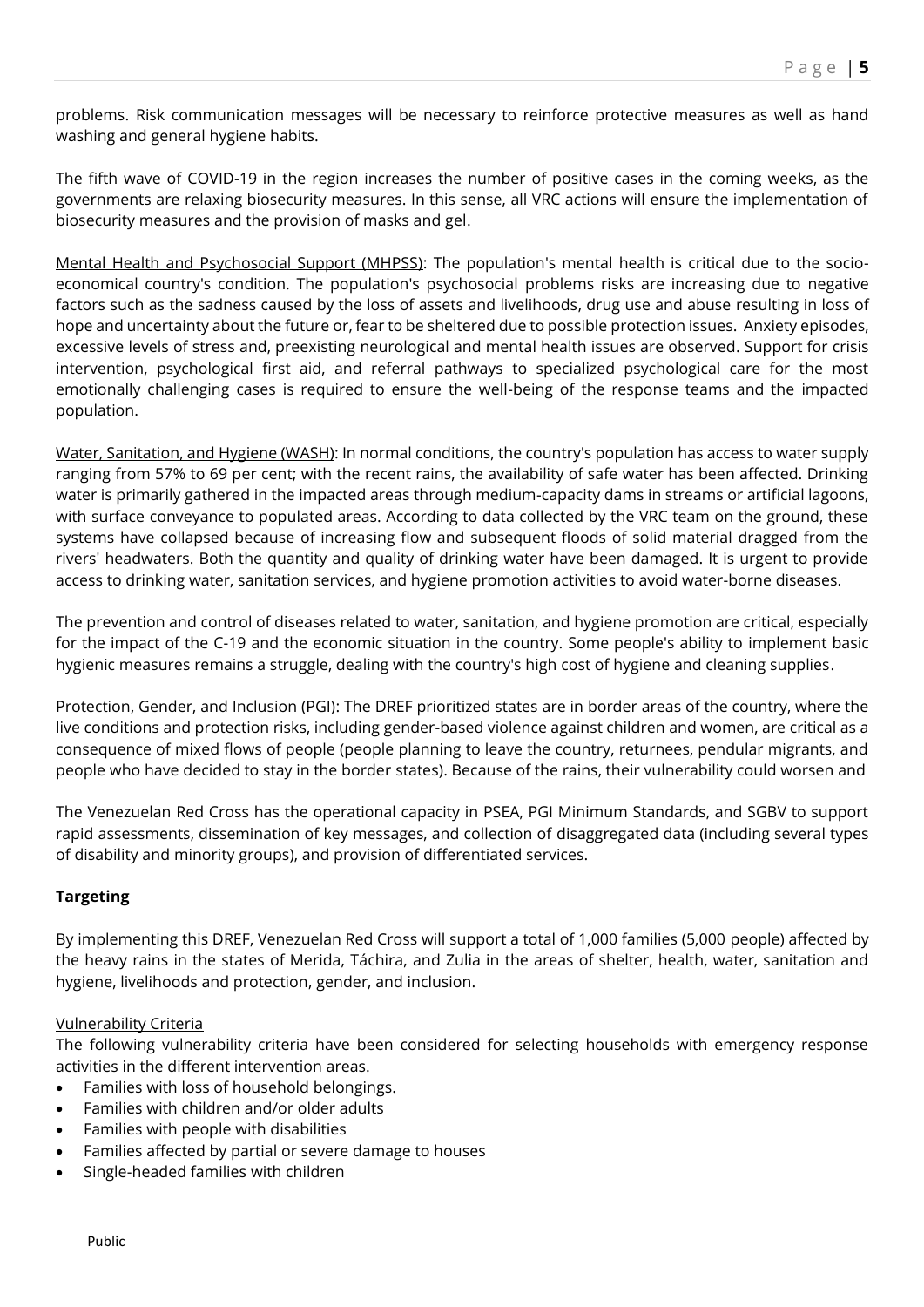# **Estimated disaggregated data for population targeted.**

| Category                       | <b>Estimated % of the</b><br>target group | % Female | % Male |
|--------------------------------|-------------------------------------------|----------|--------|
| Young children (under 5 years) | 15%                                       | 60%      | 40%    |
| Children (5-17 years)          | 25%                                       | 60%      | 40%    |
| Adults (18-49 years)           | 30%                                       | 60%      | 40%    |
| Elderly (>50 years)            | 30%                                       | 60%      | 40%    |
| People with disabilities *     | 5%                                        | 40%      | 60%    |

\* This value does not add to the people percentage per category.

# **Scenario planning:**

| <b>Scenario</b>                                                                                                                      | Humanitarian consequence                                                                                                                                                                                                                                                                                                                                                                                                                                                                                                                                         | <b>Potential response</b>                                                                                                                                  |
|--------------------------------------------------------------------------------------------------------------------------------------|------------------------------------------------------------------------------------------------------------------------------------------------------------------------------------------------------------------------------------------------------------------------------------------------------------------------------------------------------------------------------------------------------------------------------------------------------------------------------------------------------------------------------------------------------------------|------------------------------------------------------------------------------------------------------------------------------------------------------------|
| <b>Best case scenario:</b><br>Rainfall intensity does<br>not increase, and the<br>population<br>is :<br>not<br>affected.             | Access to communities is not affected,<br>and timely assistance can be provided.<br>People<br>continue their daily<br>and<br>productive activities, and their livelihoods<br>can be restored in the short term.                                                                                                                                                                                                                                                                                                                                                  | The National Society implements the<br>response operation and does not require<br>extra resources to respond to the<br>emergency.                          |
| <b>Most likely scenario:</b><br><b>Rainfall</b><br>remains<br>intermittent over the<br>next few days, and<br>flooded areas increase. | <b>Difficulties</b><br>accessing<br>affected<br>in in the second term in the second term in the second term in the second term in the second term in the second $\mathbf{m}$ in the second term in the second term in $\mathbf{m}$<br>populations cause delays in the provision<br>humanitarian<br>of<br>assistance.<br>People's health conditions decreased,<br>and the medical care services were<br>exceeded.<br>Limited access to safe water<br>Livelihoods are affected, and populations<br>have drastically reduced their income<br>generation activities. | Request the implementation of a DREF<br>and respond to health, MHPSS, water,<br>shelter, and livelihood needs.<br>Livelihood recovery actions are in place |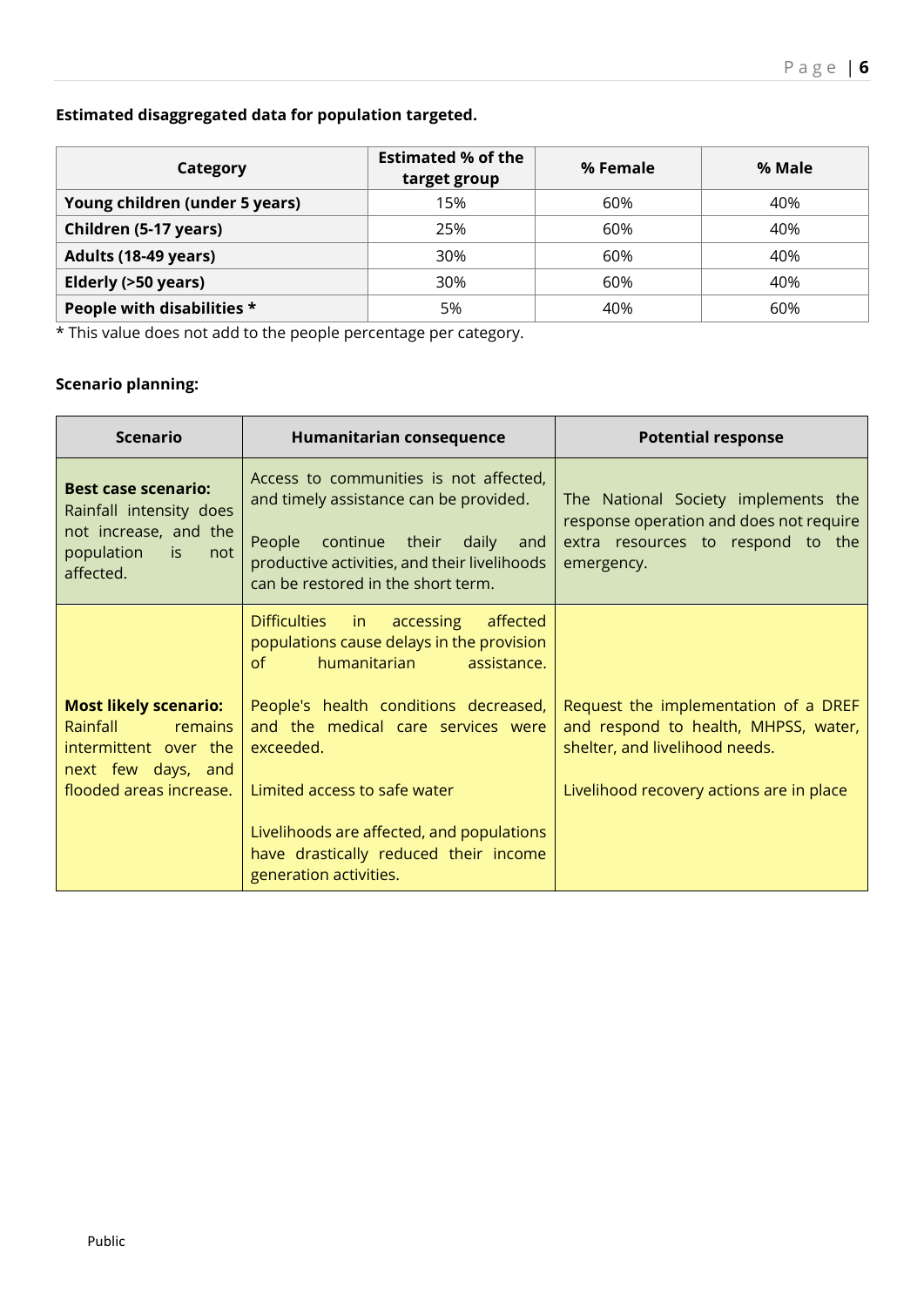| <b>Worst case scenario:</b><br>Torrential rains exceed<br>annual<br>average<br>records, and flooded<br>areas have increased<br>nationwide. | Loss of human lives increases.<br>Access to affected populations is limited.<br>Communication routes are severely<br>affected and disrupted.<br>Health services are totally collapsed.<br>Collective centres at maximum capacity<br>with high rates of communicable<br>diseases.<br>Families have lost their livelihoods and<br>are unable to recover their income. | Review of the present Plan of Action to<br>increase response actions.<br>Elaboration of an Emergency Appeal. |
|--------------------------------------------------------------------------------------------------------------------------------------------|---------------------------------------------------------------------------------------------------------------------------------------------------------------------------------------------------------------------------------------------------------------------------------------------------------------------------------------------------------------------|--------------------------------------------------------------------------------------------------------------|
|--------------------------------------------------------------------------------------------------------------------------------------------|---------------------------------------------------------------------------------------------------------------------------------------------------------------------------------------------------------------------------------------------------------------------------------------------------------------------------------------------------------------------|--------------------------------------------------------------------------------------------------------------|

# **Operation Risk Assessment**

Alongside the challenges of the country context and the COVID-19 pandemic, the National Society has identified the following risks associated with the operation:

| <b>Identified Risk</b>                                 | <b>Mitigation measures</b>                                                      |
|--------------------------------------------------------|---------------------------------------------------------------------------------|
| Increased needs exceed the response capacity of the    | Constant monitoring of the situation in the<br>$\overline{\phantom{0}}$         |
| VRC.                                                   | country and of rain effects at the national level to                            |
|                                                        | adopt the Plan of Action.                                                       |
|                                                        | Constant mapping of available resources in the                                  |
|                                                        | VRC regional branches                                                           |
| Limited access to fuel for mobilization in response to | Coordination with local authorities to advocate for<br>$\overline{\phantom{0}}$ |
| the emergency.                                         | the operations of the VRC                                                       |
|                                                        | Constant monitoring of the exchange rate.<br>$\overline{\phantom{0}}$           |
| Volatile exchange rate of foreign currency, causing    | Payment of local suppliers from the Regional<br>$\overline{\phantom{0}}$        |
| inflation and loss of acquisition power.               | Office for items sent to Venezuela                                              |
|                                                        | Procurement of relief items coordinated at the                                  |
|                                                        | regional level                                                                  |
|                                                        | Planning of goods and services are developed on                                 |
|                                                        | time.                                                                           |
| Population lack of understanding of the Fundamental    | Dissemination of key messages about the role of<br>$\overline{\phantom{0}}$     |
| Principles of the Red.                                 | the Red Cross and its Fundamental Principles.                                   |
|                                                        | Constant monitoring of the perception of Red<br>$\overline{\phantom{0}}$        |
|                                                        | Cross activities.                                                               |
|                                                        | IFRC and ICRC support RCRC efforts to strengthen                                |
|                                                        | messages and actions in the country.                                            |
|                                                        | Community engagement and accountability                                         |
|                                                        | activities to be implemented on the ground (like                                |
|                                                        | feedback mechanisms)                                                            |
| Increase in COVID-19 positive cases among National     | Provision of personal protection equipment.<br>$\overline{\phantom{0}}$         |
| Society volunteers and staff.                          | Medical follow-up of National Society cases.<br>$\qquad \qquad -$               |
|                                                        | Reduction of activities in the field.                                           |
|                                                        | Risk Communication and Community                                                |
|                                                        | engagement activities                                                           |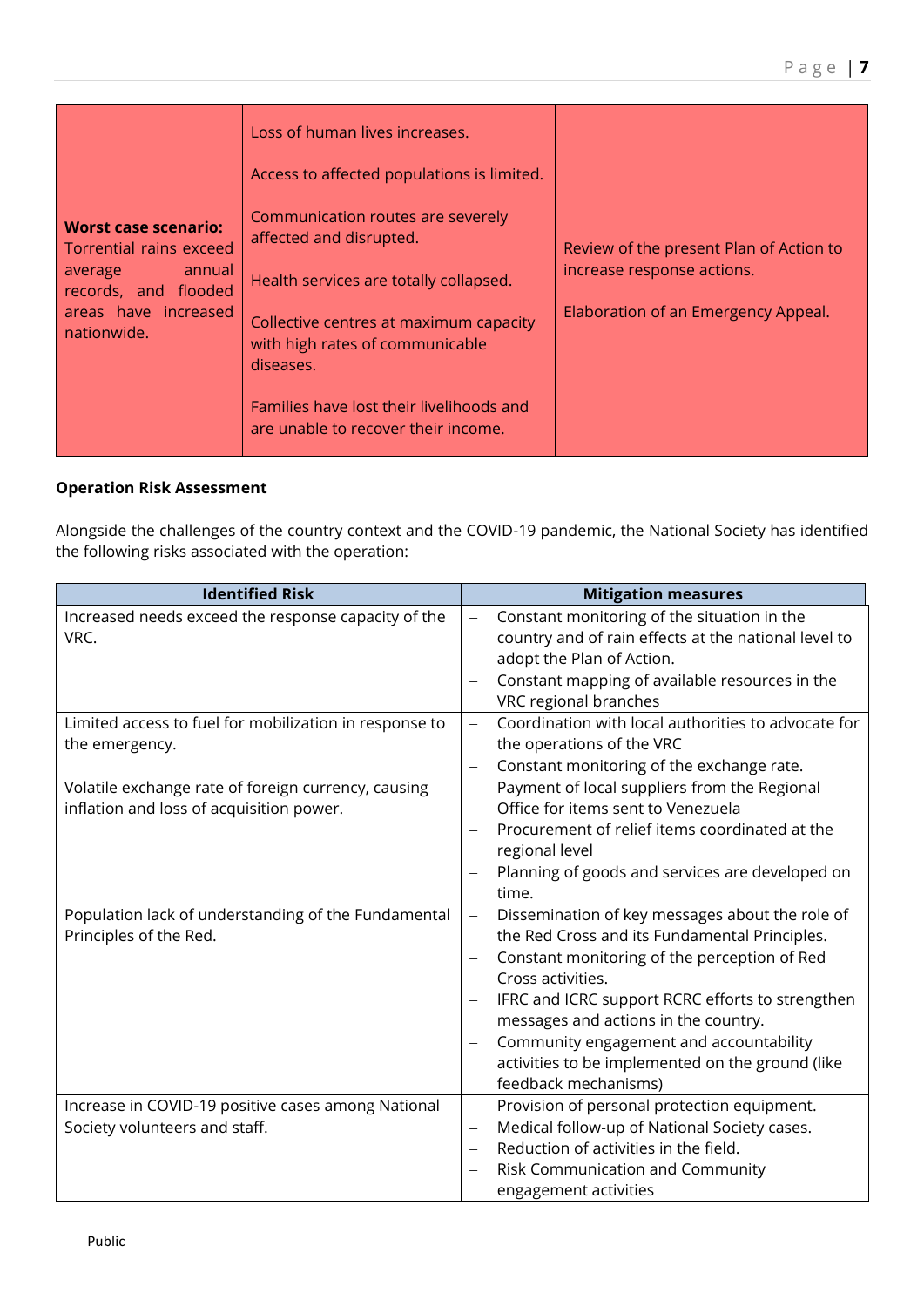The operation is based on analysing the population's most urgent humanitarian need. During the current operation, the necessary mechanisms will be established to monitor and follow up on events that may affect the development of the operation.

In its auxiliary role to the public authorities, VRC will contribute and coordinate its response efforts with national authorities and other key actors to assist the most affected people promptly. The National Society will continue to implement biosecurity measures to reduce the risk of COVID-19 among staff, volunteers, and community members.

The operation will promote the application of security procedures and protocols visibility of volunteers and Red Cross personnel. Coordination with the VRC Communications Department will ensure proper compliance with the Fundamental Principles of the Red Cross.

# **B. Operational Strategy**

#### **Overall Operational Objective**

Respond to the most urgent needs of the affected population in Mérida, Zulia, and Táchira.

#### **Shelter**

Based on vulnerability criteria and the rapid assessment within the collective centres, VRC will procure and distribute 2,500 blankets, 1,500 hammocks, and 1,000 kitchen kits. This distribution will be coordinated with community leaders and local authorities in charge of the collective centres. The hammock is not a standard item per se, but it is the equivalent of a regular bed in tropical, hot, and humid climates, and it is widely used in these locations.

VRC will also provide technical assistance to collective centres in the most affected areas, ensuring international standards and people's protection, safety and welfare are adapted to each state's context. VRC volunteers who support these activities will receive a refresher session on shelter management.

#### **Livelihoods and Basic Needs**

A rapid assessment of livelihoods and their needs will be conducted with a CEA/PGI approach. To this end, a group of 20 VRC volunteers will be trained in livelihoods.

Based on the need's assessment findings and coordination with community leaders or livelihood groups, the assets that will be prioritized for replacement will be defined. 100 families are expected to receive asset replacement support, emphasizing those whose livelihoods have been most affected. Several challenges limit the use of cash transfers in Venezuela: inflation, logistical, security and technical issues that would make it difficult for the target population to access or effectively use the transferred money. Agricultural and non-agricultural inputs will be used as a strategy to distribute farming implements, items, and work tools that are dependent on commercial activities. Purchases will be made locally and delivered to those who have been identified. The goal of this operation is to assist affected families in promptly regaining their livelihoods.

#### **Health**

Rapid health assessments of the affected population will be conducted based on the epidemic control toolkit. These evaluations will emphasize the population in temporary collective centres. In this activity, the National Society's volunteers will make periodic visits to the affected areas to identify the occurrence of diseases, which will be notified to the Ministry of People's Power for Health, and the community measures described in the epidemic control toolbox will be implemented.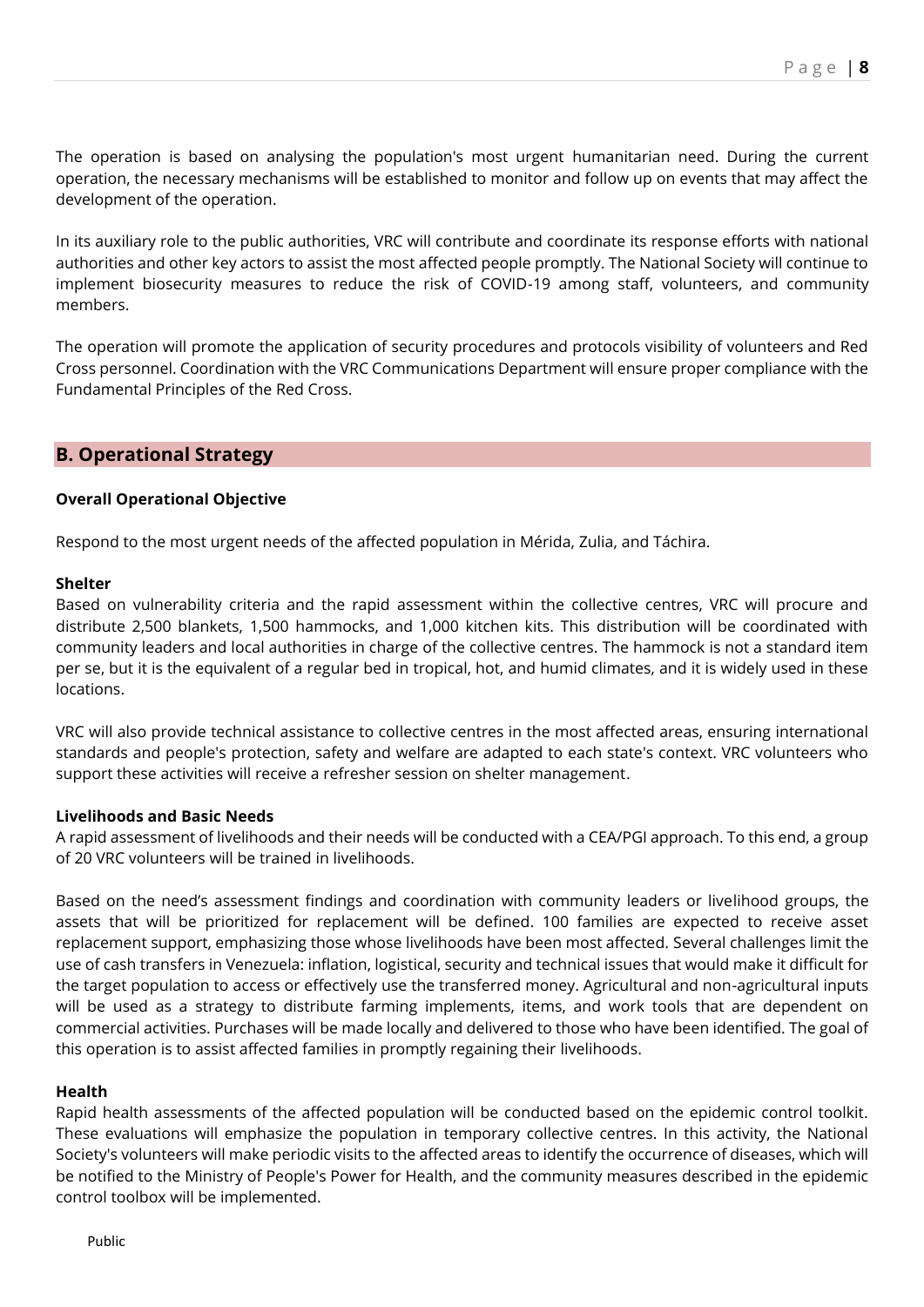VRC branches involved in this operation will receive a replenishment of first aid material, allowing them to continue caring for people who have suffered injuries or accidents during the emergency, during their stay in temporary collective centres or during the recovery and repair of their homes.

To reduce the risk of diseases transmitted by the Aedes aegypti mosquito, 1,000 families will be provided with mosquito nets. Educational sessions will accompany the distribution to promote vector control at both the family and community levels. The delivery of these supplies will contribute to the country's arbovirus prevention and control strategy.

In addition, the VRC Psychosocial Response Teams (ERPs) of the affected states, together with the support of the MHPSS National Technical Team, will promote self-care strategies for staff and volunteers, as well as psychosocial intervention strategies for the affected population through Psychological First Aid, Second Order Crisis Intervention and in some cases, specialized psychological care.

The personnel participating in the intervention will receive rapid training in psychological first aid or first-order crisis care to have the tools present when they are in the field, whether to deal with the containment of a person in the disaster who deserves it or to monitor their colleagues.

#### **WASH**

A rapid WASH assessment will be carried out to establish the need for a water purification plant to be mobilized. 1,000 water filters, 120,000 water purification tablets, and 2,000 10-litre jerry cans (2 per family) will be procured and distributed to promote safe water storage and consumption. Education sessions will accompany the distribution of these supplies on promoting cleanliness and water management to ensure efficient water storage and purification. In addition, equipment for measuring water quality will be distributed to VRC branches.

1,000 family hygiene kits and 1,000 family cleaning kits<sup>2</sup> will be distributed to 1,000 families monthly to improve their hygiene conditions, which will be complemented with educational sessions.

#### **Human Resources**

The Venezuelan Red Cross will hire an Operations Coordinator, an Administrative Assistant, and a Logistic Assistant who will be responsible for implementing the activities. In addition, the National Society will be supported by 120 volunteers and technical assistance from the International Federation of Red Cross and Red Crescent Societies.

# **Logistics and Supply Chain**

In Caracas, the Venezuelan Red Cross has a central warehouse. The existing local market has the potential to obtain certain relief items that are required. All procurement for this DREF, locally and internationally, shall follow the IFRC procurement standards. Customs processes will be conducted by the IFRC Legal Status Agreement's procedures.

For freight transport, the Venezuelan Red Cross has adequate vehicles and transport providers that will be able to provide distribution services in the prioritized states.

Emergency response materials are currently being pre-positioned in branches in Anzoátegui (El Tigre), Distrito Capital, Carabobo (Valencia), Lara (Barquisimeto), and Barinas (Barinas). They will be distributed to branches in the target states of this DREF as a first response to the emergency. During this operation, some of them will be distributed and restocked.

<sup>&</sup>lt;sup>2</sup> For the kit content see the **IFRC standard catalogue**.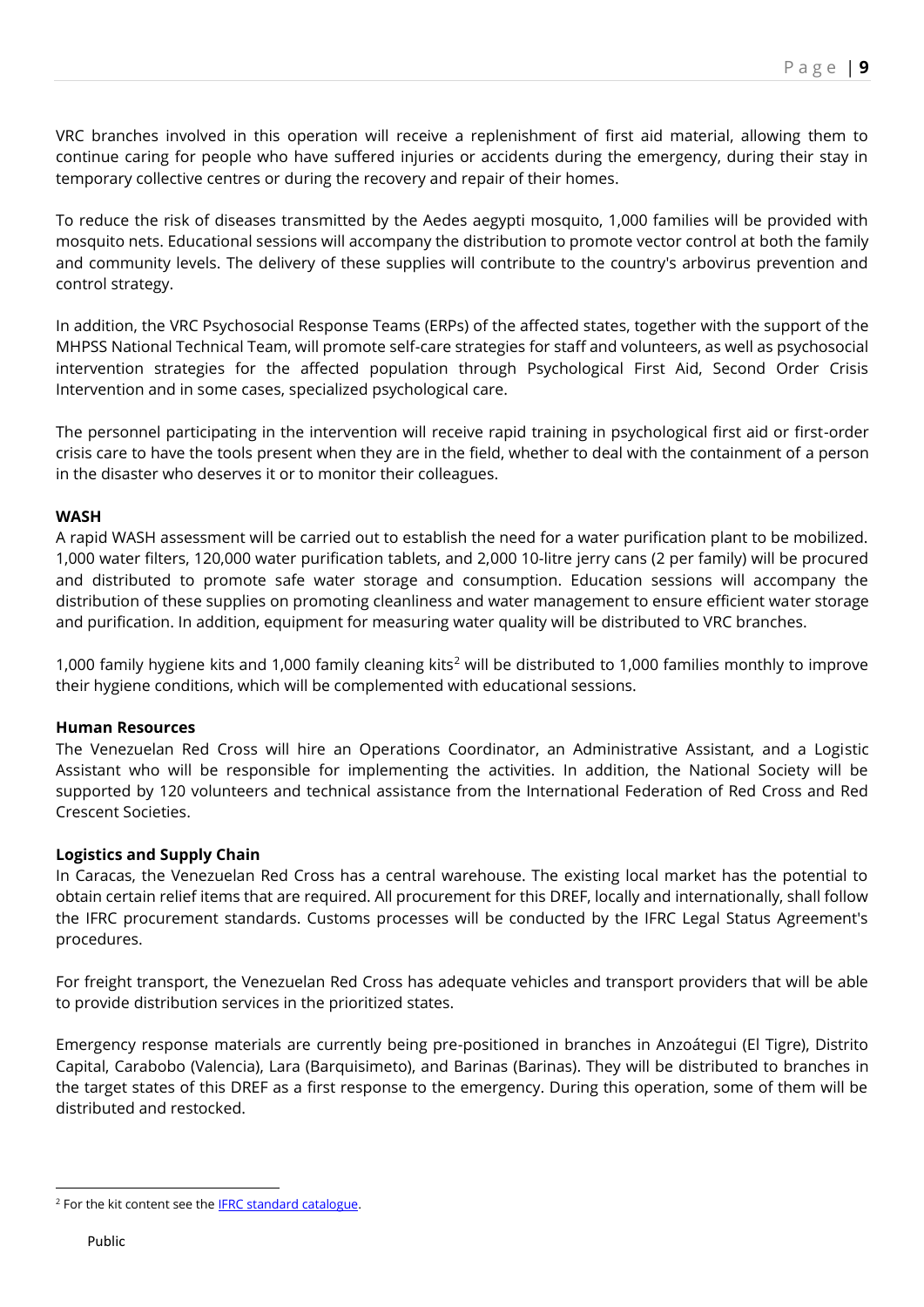#### **Communications**

The National Communications team, with the support of the IFRC, will ensure that the population understands the actions developed by the Venezuelan Red Cross following the Fundamental Principles of the International Red Cross and Red Crescent Movement.

Communication efforts will focus on developing key messages disseminated through the VRC's social media, which will also be helpful for volunteers and field staff to share with the communities. Additionally, visual materials, life stories, and testimonies of the people reached will be produced to contribute to accountability and to measure the actions of this DREF.

#### **Information technology**

In collaboration with the VRC and IFRC Information Management Units, the IT department will offer necessary assistance to all field teams. The team will have a variety of communication tools to help with data collecting, including internet BAM, national phone lines, satellite phones, and maps.

#### **Security**

The IFRC has a security assistant overseeing the current operation's risk assessments. Mitigating risks in the field arising from the transportation of volunteers and staff in the affected areas will be done through implementing a security plan and the daily reinforcement of security rules to the staff.

Volunteers participating in the operation have the accident insurance provided by the IFRC. The operation will comply with COVID-19 protocols to ensure the safety of the volunteers who have at least two doses of the vaccination scheme.

#### **Planning, Monitoring, Evaluation and Reporting (PMER)**

The Venezuelan Red Cross PMER unit, in collaboration with the IFRC PMER team, will give periodic updates on the progress of this action plan. The Information Management Unit will assist in collecting, monitoring, and analyzing the data collected. A lesson learned workshop will be held to collect good practices and replicable processes of this type of experience, as well as important aspects to improve for future interventions.

#### **Finance and administration**

The Venezuelan Red Cross will hire a Coordinator with the skills to manage this operation, which an Administration Assistant will support. IFRC's finance team will provide permanent support in the validation of expense reports, as well as support in the monitoring of budget execution, bank transfers and the application of financial procedures.

#### **Community Engagement and Accountability (CEA)**

Key messages, promotion of Principles and Values, and the Use of the Indicative and Protective emblem will be disseminated through the social media of the VRC. In addition, the following feedback mechanisms will be established for this operation: Face-to-face, suggestion box with the use of socio-cultural animation, community assemblies and identification of information needs on the effects of rains and floods, disease prevention, etc.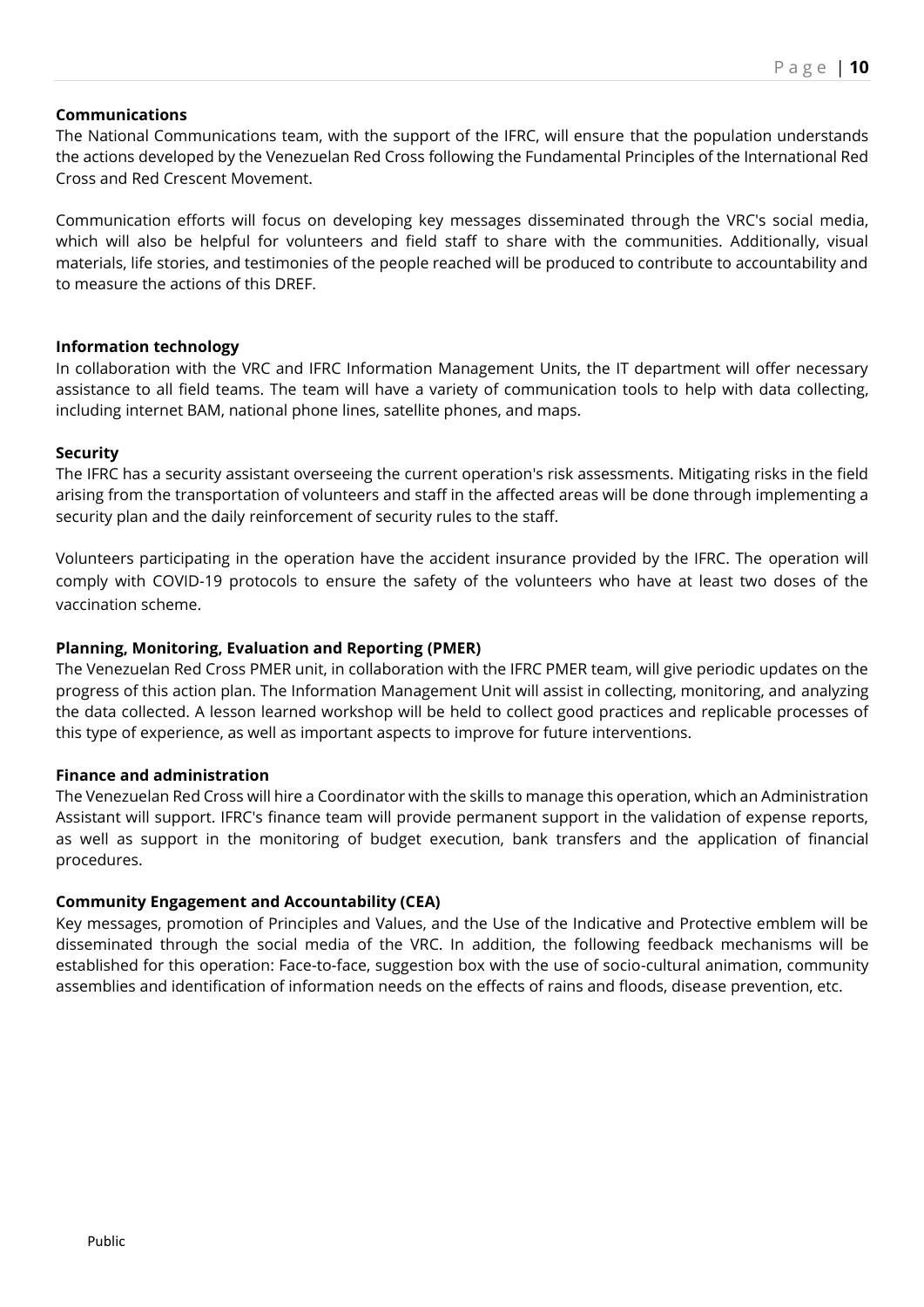# **C. Detailed Operational Plan**



**Shelter People targeted: 5,000 people (1,000 families)** 

Male: 2,000 Female: 3,000 **Requirement (CHF): 92,946**

**Needs analysis**: Due to the rains, people have lost most of their belongings, making it necessary to provide supplies to improve their autonomy and quality of life. The planned activities aim to cover the people's basic needs, provide technical assistance to shelter managers, promote better organization and management of resources, and promote the safety and protection of the people affected by the rains.

**Risk assessment:** People affected have difficulties acquiring/accessing some items or household goods due to the socio-economic situation in the country. Blockage of access roads during the distribution of assistance.

Population to be assisted: 1,000 families will receive non-food items in Merida, Táchira, and Zulia states. The Venezuelan Red Cross will prioritize six (6) collective centres in the most affected areas based on vulnerability criteria, ensuring that compliance with international standards and people's safety and welfare are adapted to each state's context. VRC volunteers who support these activities will receive a refresher session on shelter management.

**Standards/Benchmarks:** The intervention will adhere to the Sphere Handbook, the International Red Cross and Red Crescent Movement's Fundamental Principles and Values, the IFRC Minimum Standards on Protection, Gender and Inclusion, the Code of Conduct, and other documents related to the Movement and other organizations to provide quality humanitarian assistance with dignity.

| <b>P&amp;B</b>        | Shelter Outcome 1: Communities in disaster- and crisis-affected areas restore and<br>strengthen their safety, well-being and long-term recovery through shelter and<br>settlement solutions. | # of people provided with at least one household item.<br>Target Population: 5,000 people (1,000 families);                            |
|-----------------------|----------------------------------------------------------------------------------------------------------------------------------------------------------------------------------------------|----------------------------------------------------------------------------------------------------------------------------------------|
| <b>Output</b><br>Code | Shelter Output 1.1: Shelter and settlements and basic household items assistance is<br>provided to the affected families.                                                                    | # of families assisted with the distribution of blankets.<br>Target: 500 families.<br># of families assisted with family kitchen kits. |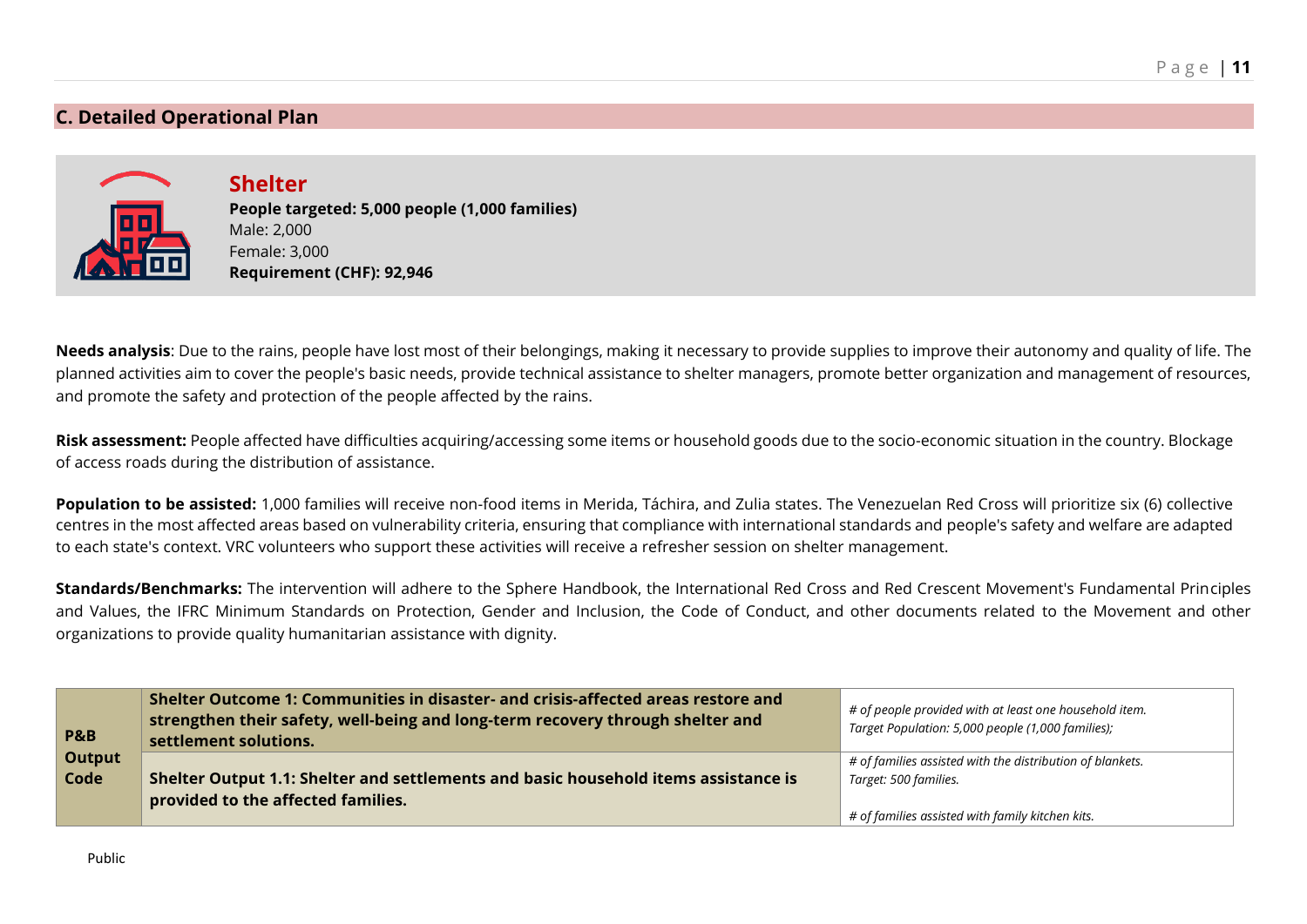|                                 |                                                                                                                                                                                                         |                | Target 1,000 families.<br># of families assisted with hammocks<br>Target: 500 families (3 hammocks per family) |   |    |                               |                |   |   |                                                             |  |    |
|---------------------------------|---------------------------------------------------------------------------------------------------------------------------------------------------------------------------------------------------------|----------------|----------------------------------------------------------------------------------------------------------------|---|----|-------------------------------|----------------|---|---|-------------------------------------------------------------|--|----|
|                                 | <b>Planned activities</b><br>Week                                                                                                                                                                       | $\overline{2}$ | 3                                                                                                              | 4 | 5. | 6                             | 7              | 8 | 9 | 10                                                          |  | 12 |
| AP005                           | Procurement and distribution of blankets (2,500 units)                                                                                                                                                  |                |                                                                                                                |   |    |                               |                |   |   |                                                             |  |    |
| AP005                           | Procurement and distribution of kitchen kits (1,000 units)                                                                                                                                              |                |                                                                                                                |   |    |                               |                |   |   |                                                             |  |    |
| AP005                           | Procurement and distribution of hammocks (1,500)                                                                                                                                                        |                |                                                                                                                |   |    |                               |                |   |   |                                                             |  |    |
| AP005                           | Post-distribution satisfaction surveys                                                                                                                                                                  |                |                                                                                                                |   |    |                               |                |   |   |                                                             |  |    |
| <b>P&amp;B</b><br><b>Output</b> | Accommodation Output 1.2: Technical support, guidance, and awareness-raising on safe<br>shelter design and settlement planning and improved building techniques are provided<br>to affected households. |                |                                                                                                                |   |    | Target: 6 collective centres. |                |   |   | # of collective centres provided with technical assistance: |  |    |
| Code                            | <b>Planned Activities</b><br>Week                                                                                                                                                                       | $\overline{2}$ | 3                                                                                                              | 4 | 5  | 6                             | $\overline{7}$ | 8 | 9 | 10                                                          |  | 12 |
| AP006                           | Provision of technical assistance on collective centres.                                                                                                                                                |                |                                                                                                                |   |    |                               |                |   |   |                                                             |  |    |
| AP006                           | Mobilization of volunteers for shelter activities.                                                                                                                                                      |                |                                                                                                                |   |    |                               |                |   |   |                                                             |  |    |
| AP006                           | Refresher training of volunteers in shelter management                                                                                                                                                  |                |                                                                                                                |   |    |                               |                |   |   |                                                             |  |    |

**Livelihoods and Basic Needs People targeted: 500 persons (100 families)** Male: 200 Female: 300 **Requirement (CHF): 31,105**

**Needs analysis:** The recent rains have caused flooding affecting the livelihoods of people and communities due to the loss of work tools, productive inputs, damage to supply chains and loss of income sources. The lack of work tools and inputs will not allow for sustainable recovery of communities due to reduced planting and production capacity, resulting in loss of income and a negative impact on local food security. A livelihood group assessment needs to be conducted in the most affected communities to determine the impact on each group and prioritization of assistance.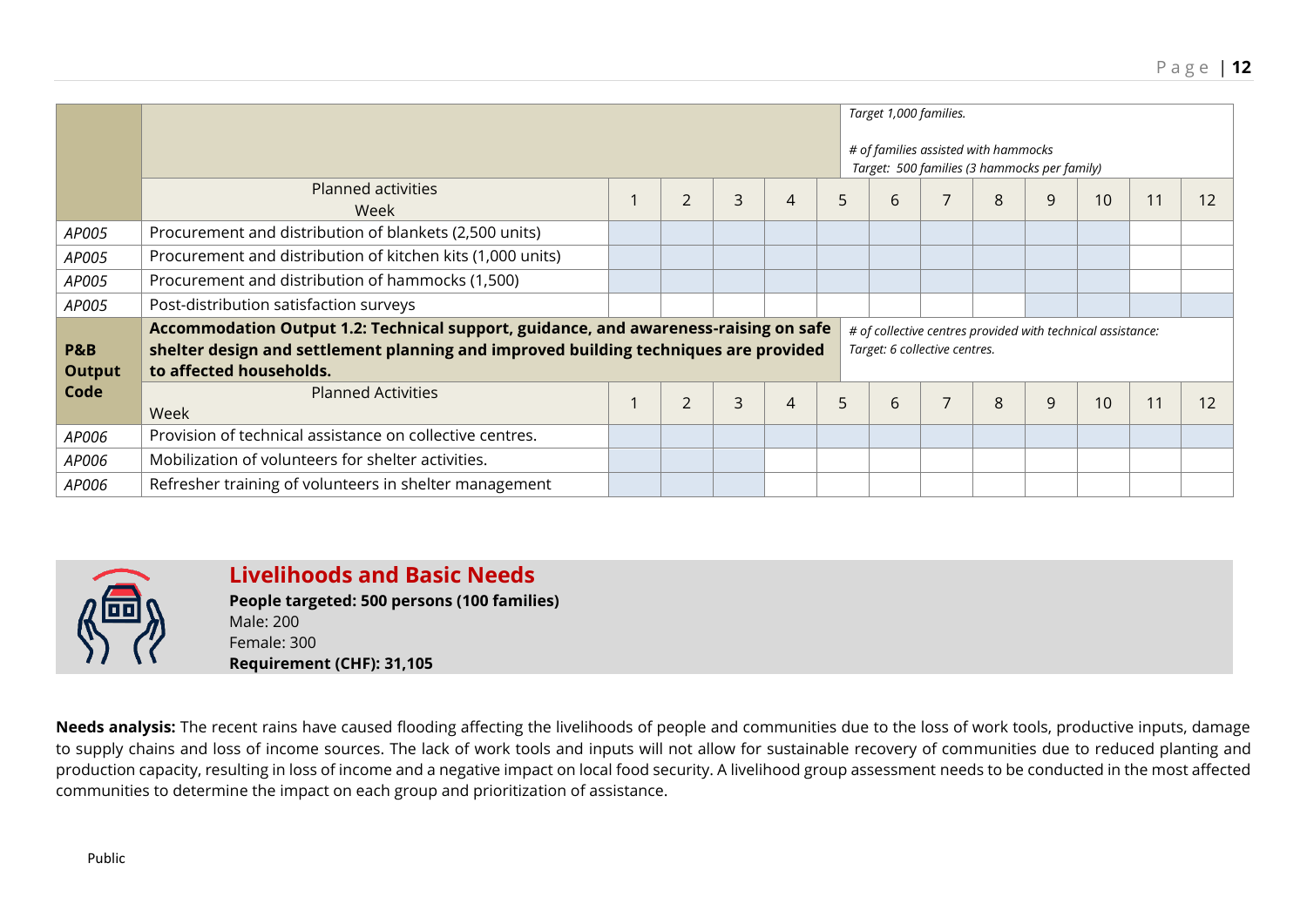Risk analysis: Weather conditions can potentially hamper field activities, particularly during the assessment stage. Local markets, which remain functional, do not have stock of the assets to be replaced, which may cause a delay in the procurement process. Risk of people selling or exchanging their assets to cover basic needs. For this purpose, support will be provided to families assisted by other components of the DREF.

Population to be assisted: Assistance will be provided to people from the states of Zulia, Merida and Tachira. The number of people per state will be determined according to the needs assessments to be carried out in the field during the next few days and per vulnerability prioritization criteria. 100 families will be supported in the replacement of livelihood assets.

**Standards/Benchmarks:** The response will adhere to Food Security Programming, Sphere Handbook, Household Economic Security (HES), International Federation Guidelines for Livelihoods Programs, and Climate Smart Livelihoods - Fact Sheet. CVA has not been considered due to the limitations of the context.

| <b>P&amp;B</b>                  | Livelihoods and Basic Needs Outcome 1: Communities, especially in disaster and crisis<br>affected areas, restore, and strengthen their livelihoods.                                                          |  | # of people assisted with productive assets to improve their<br>livelihoods<br>Target: 500 people |   |   |    |                                                               |                |                                                                                   |   |    |  |    |  |  |  |
|---------------------------------|--------------------------------------------------------------------------------------------------------------------------------------------------------------------------------------------------------------|--|---------------------------------------------------------------------------------------------------|---|---|----|---------------------------------------------------------------|----------------|-----------------------------------------------------------------------------------|---|----|--|----|--|--|--|
| <b>Output</b><br>Code           | Livelihoods and Basic Needs Output 1.1: Skills development and/or productive assets<br>and/or financial inclusion to improve income sources are provided to the target<br>population (off-farm livelihoods). |  |                                                                                                   |   |   |    | # of families replacing damaged assets<br>Target: 30 families |                |                                                                                   |   |    |  |    |  |  |  |
|                                 | <b>Planned Activities</b><br>Week                                                                                                                                                                            |  | $\overline{2}$                                                                                    | 3 | 4 | 5. | 6                                                             | $\overline{7}$ | 8                                                                                 | 9 | 10 |  | 12 |  |  |  |
| AP007                           | Rapid livelihoods assessment                                                                                                                                                                                 |  |                                                                                                   |   |   |    |                                                               |                |                                                                                   |   |    |  |    |  |  |  |
| AP007                           | Procurement and distribution of productive assets                                                                                                                                                            |  |                                                                                                   |   |   |    |                                                               |                |                                                                                   |   |    |  |    |  |  |  |
| <b>P&amp;B</b><br><b>Output</b> | Livelihoods and Basic Needs Output 1.3: Household livelihoods security is enhanced<br>through food production, increased productivity, and post-harvest management<br>(agriculture-based livelihoods)        |  |                                                                                                   |   |   |    |                                                               |                | # of families assisted with agricultural assets and tools<br>Target: 70 families. |   |    |  |    |  |  |  |
| Code                            | <b>Planned Activities</b><br>Week                                                                                                                                                                            |  | $\overline{2}$                                                                                    | 3 | 4 | 5  | 6                                                             | $\overline{7}$ | $\mathsf{R}$                                                                      | 9 | 10 |  | 12 |  |  |  |
| AP009                           | Procurement and distribution agricultural assets and tools.                                                                                                                                                  |  |                                                                                                   |   |   |    |                                                               |                |                                                                                   |   |    |  |    |  |  |  |
| AP009                           | Post-monitoring distribution survey                                                                                                                                                                          |  |                                                                                                   |   |   |    |                                                               |                |                                                                                   |   |    |  |    |  |  |  |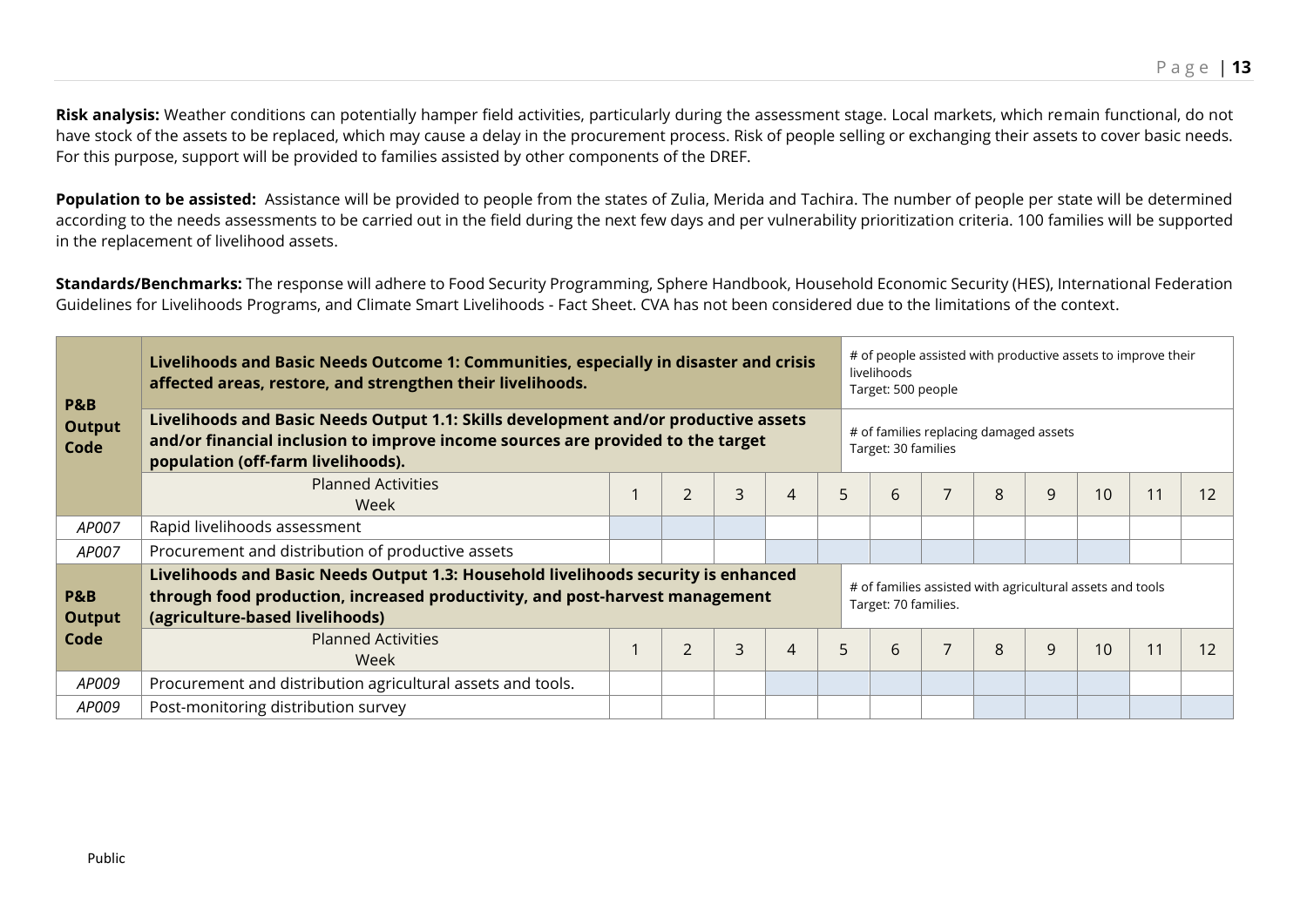

**Health People targeted: 5,000 people (1,000 families)** Male: 2,000 Female: 3,000 **Requirement (CHF): 39,296**

**Needs analysis:** The floods are affecting the health infrastructure and the functionality of public health services provided in the affected areas, intensifying the existing constraints to access health care. Due to the difficulty of accessing flood-affected communities, the implementation of disease control and prevention programs is hampered.

Higher levels of distress and psychological suffering in the targeted states have been evidenced that is increased due to the emergency. Gaps and difficulty in providing community mental care and attend the population demands have been detected in the local health services. Therefore, first and second-order crisis intervention is required.

**Risk assessments:** Heavy rains raise the potential risk of mosquito-borne diseases like malaria, dengue, chikungunya, and zika, as well as water-borne diseases. There is also a risk that COVID-19 cases could increase in shelters due to the overcrowding and lack of hygiene measures. Disaster and emergencies increase the emotional suffering of affected population.

**Population to be assisted:** 5,000 people will receive health services in Mérida, Zulia, and Táchira.

**Standards/Benchmarks**: The intervention will adhere to the Sphere Handbook's Standards, the International Red Cross and Red Crescent Movement's Fundamental Principles and Values, the International Red Cross and Red Crescent Movement's Strategic Framework for Disability Inclusion, the IFRC Minimum Standard for Protection, Gender and Inclusion, the Code of Conduct, and other documents related to the Movement and other organizations (Ministry of Health of Venezuela and Pan American Health Organization).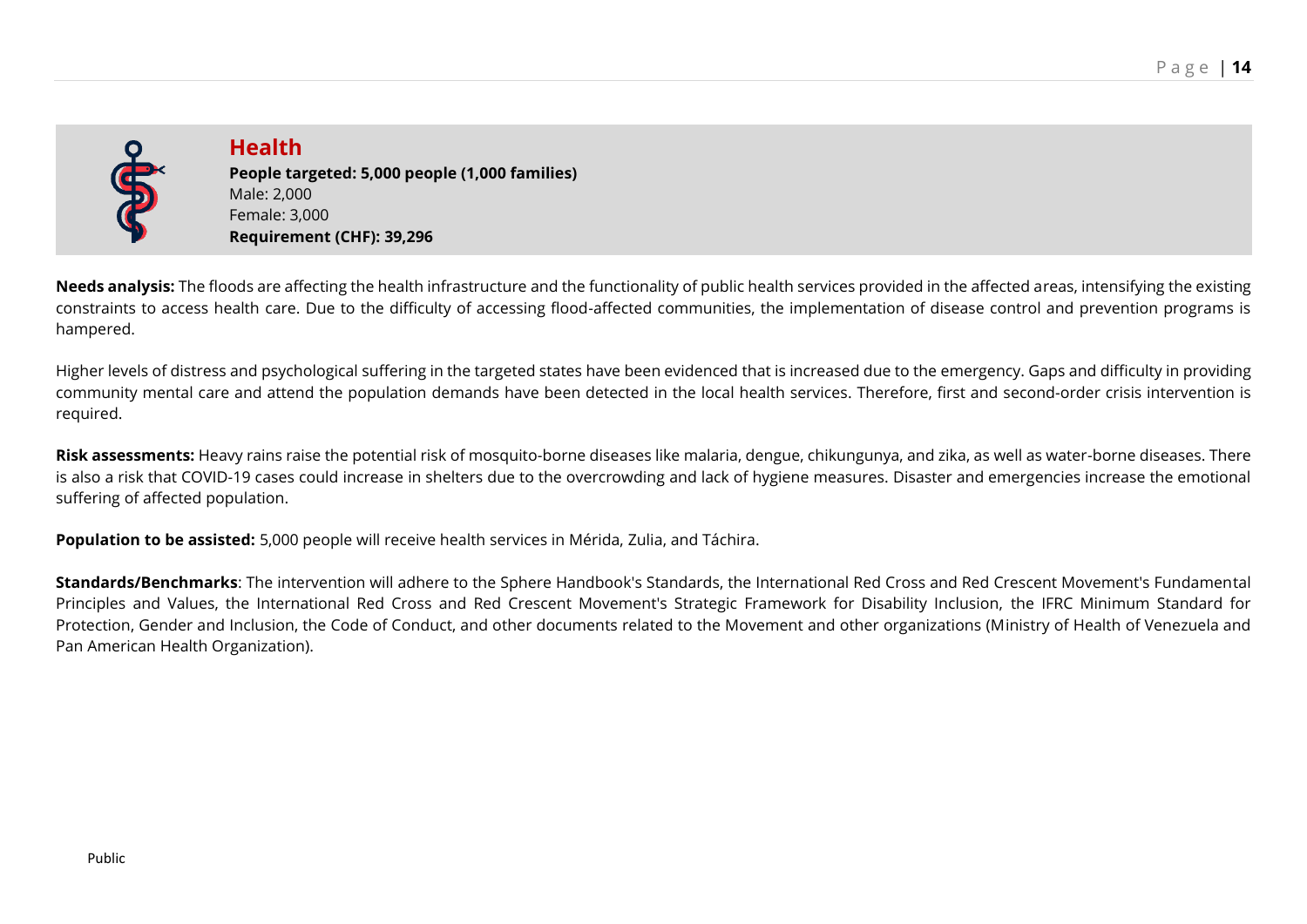| <b>P&amp;B</b>                          | Health Outcome 1: The Immediate risks to the health of affected populations are reduced.                                                    |    |                |   |                |                |   |                                                                                | # of rapid health assessment<br>Target: 3 assessments |                                                                                        |  |   |                                           |                                                           |    |    |  |
|-----------------------------------------|---------------------------------------------------------------------------------------------------------------------------------------------|----|----------------|---|----------------|----------------|---|--------------------------------------------------------------------------------|-------------------------------------------------------|----------------------------------------------------------------------------------------|--|---|-------------------------------------------|-----------------------------------------------------------|----|----|--|
| <b>Output</b>                           | Health Output 1.1: The health situation and immediate risks are assessed using agreed<br>guidelines.                                        |    |                |   |                |                |   |                                                                                | population Target: 120 volunteers                     |                                                                                        |  |   |                                           | #of volunteers providing Epidemic Control to the targeted |    |    |  |
| Code                                    | <b>Planned Activities</b><br>Week                                                                                                           |    | $\overline{2}$ |   | 3              | $\overline{4}$ |   | 5                                                                              | 6                                                     | 7                                                                                      |  | 8 | 9                                         | 10                                                        | 11 | 12 |  |
| AP022                                   | Rapid Health Assessment                                                                                                                     |    |                |   |                |                |   |                                                                                |                                                       |                                                                                        |  |   |                                           |                                                           |    |    |  |
| AP022                                   | Refresher workshops in epidemiological control                                                                                              |    |                |   |                |                |   |                                                                                |                                                       |                                                                                        |  |   |                                           |                                                           |    |    |  |
|                                         | Health Outcome 2: The immediate risks to the health of the affected populations are<br>reduced through improved access to medical treatment |    |                |   |                |                |   | # of people assisted with first aid<br>Target: 500 people                      |                                                       |                                                                                        |  |   |                                           |                                                           |    |    |  |
| <b>P&amp;B</b><br><b>Output</b><br>Code | Health Output 2.1: Improved access to health care and emergency health care for the<br>targeted population and communities.                 |    |                |   |                |                |   | # of people assisted with health promotion activities:<br>Target: 5,000 people |                                                       |                                                                                        |  |   |                                           |                                                           |    |    |  |
|                                         | <b>Planned Activities</b><br>Week                                                                                                           |    | $\overline{2}$ |   | $\overline{3}$ | $\overline{4}$ |   | 5                                                                              | 6                                                     | $\overline{7}$                                                                         |  | 8 | 9                                         | 10                                                        | 11 | 12 |  |
| AP022                                   | Replenishment of consumables for first aid kits                                                                                             |    |                |   |                |                |   |                                                                                |                                                       |                                                                                        |  |   |                                           |                                                           |    |    |  |
| AP022                                   | Health promotion activities                                                                                                                 |    |                |   |                |                |   |                                                                                |                                                       |                                                                                        |  |   |                                           |                                                           |    |    |  |
| <b>P&amp;B</b><br><b>Output</b><br>Code | Health Outcome 4: Transmission of diseases of epidemic potential is reduced                                                                 |    |                |   |                |                |   |                                                                                | Target: 5,000 people (1,000 families)                 |                                                                                        |  |   | # of people assisted with mosquito nets   |                                                           |    |    |  |
| <b>P&amp;B</b>                          | Health Output 4.2: Vector-borne diseases are prevented                                                                                      |    |                |   |                |                |   |                                                                                |                                                       |                                                                                        |  |   |                                           |                                                           |    |    |  |
| <b>Output</b><br>Code                   | <b>Planned Activities</b><br>Week                                                                                                           | -1 | $\overline{2}$ | 3 | $\overline{4}$ | 5              | 6 | $\overline{7}$<br>8<br>9<br>10<br>12<br>11                                     |                                                       |                                                                                        |  |   |                                           |                                                           |    |    |  |
| AP021                                   | Procurement and distribution of mosquito nets (5,000<br>units)                                                                              |    |                |   |                |                |   |                                                                                |                                                       |                                                                                        |  |   |                                           |                                                           |    |    |  |
| <b>P&amp;B</b><br><b>Output</b>         | Health Outcome 6: The psychosocial impact of the emergency is lessened.                                                                     |    |                |   |                |                |   |                                                                                | Target: 500 people                                    |                                                                                        |  |   | # of people reached with MHPPS assistance |                                                           |    |    |  |
| Code                                    | Health Output 6.1: Psychosocial support provided to the target population, as well as to<br><b>RCRC volunteers and staff</b>                |    |                |   |                |                |   |                                                                                |                                                       | # of VRC volunteers and staff assisted with MHPSS. assistance<br>Target: 80 Volunteers |  |   |                                           |                                                           |    |    |  |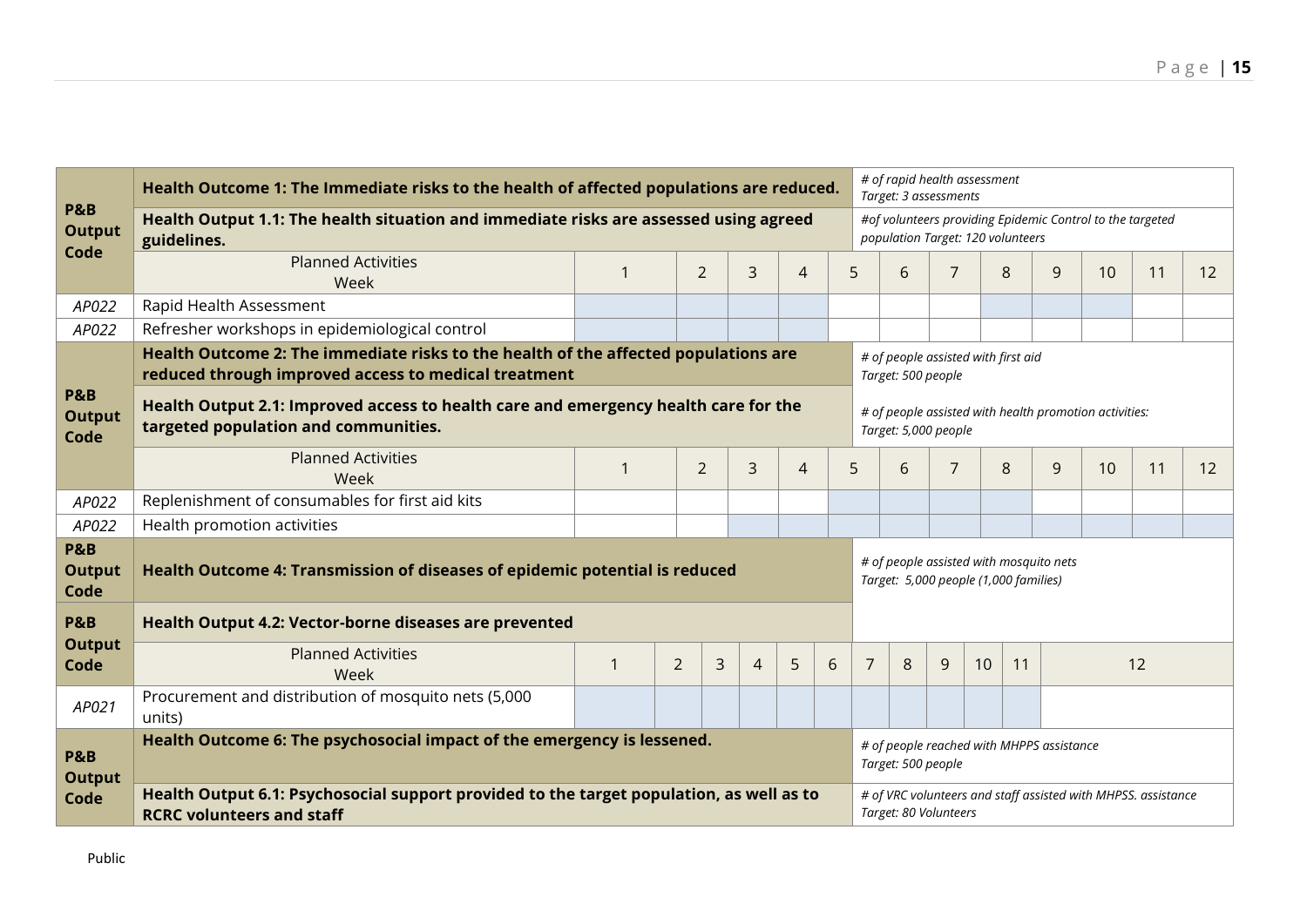|       |                                                                      | # of humanitarian workers assisted with MHPSS<br>Target: 500 people<br># of affected population reached with MHPSS interventions<br>Target: 500 people |   |   |   |   |  |   |   |    |    |    |
|-------|----------------------------------------------------------------------|--------------------------------------------------------------------------------------------------------------------------------------------------------|---|---|---|---|--|---|---|----|----|----|
|       | <b>Planned Activities</b><br>Week                                    | $\overline{2}$                                                                                                                                         | 3 | 4 | 5 | 6 |  | ጸ | 9 | 10 | 11 | 12 |
| AP023 | Assessment MHPSS needs affected population especially<br>in shelters |                                                                                                                                                        |   |   |   |   |  |   |   |    |    |    |
| AP023 | Refresher training to volunteers in MHPSS                            |                                                                                                                                                        |   |   |   |   |  |   |   |    |    |    |
| AP023 | Provision of MHPSSS assistance to the affected population            |                                                                                                                                                        |   |   |   |   |  |   |   |    |    |    |
| AP023 | Provision of MHPSSS assistance to VRC volunteers and<br>staff (50)   |                                                                                                                                                        |   |   |   |   |  |   |   |    |    |    |
| AP023 | Provision of MHPSSS assistance to humanitarian workers<br>(30)       |                                                                                                                                                        |   |   |   |   |  |   |   |    |    |    |
| AP023 | Establish a referral pathway to specialized MH services              |                                                                                                                                                        |   |   |   |   |  |   |   |    |    |    |

**Water, Sanitation, and hygiene People targeted: 5,000 people** Male: 2,000 Female: 3,000

**Requirement (CHF): 108,089**

**Needs analysis**: The scarcity of drinking water caused by rainfall in catchment and distribution systems is jeopardizing proper hygiene and the availability of safe water. The scheduled operations are geared at satisfying the flood-affected population's essential water and hygiene needs, including distributing family hygiene kits and supplies for water storage and household filter systems.

**Risk analysis**: Because of the impact of the rains on the infrastructure, access to communities may be limited.

**Population to be assisted**: 1,000 families by providing items for safe water and personal hygiene in Zulia, Mérida and Táchira states.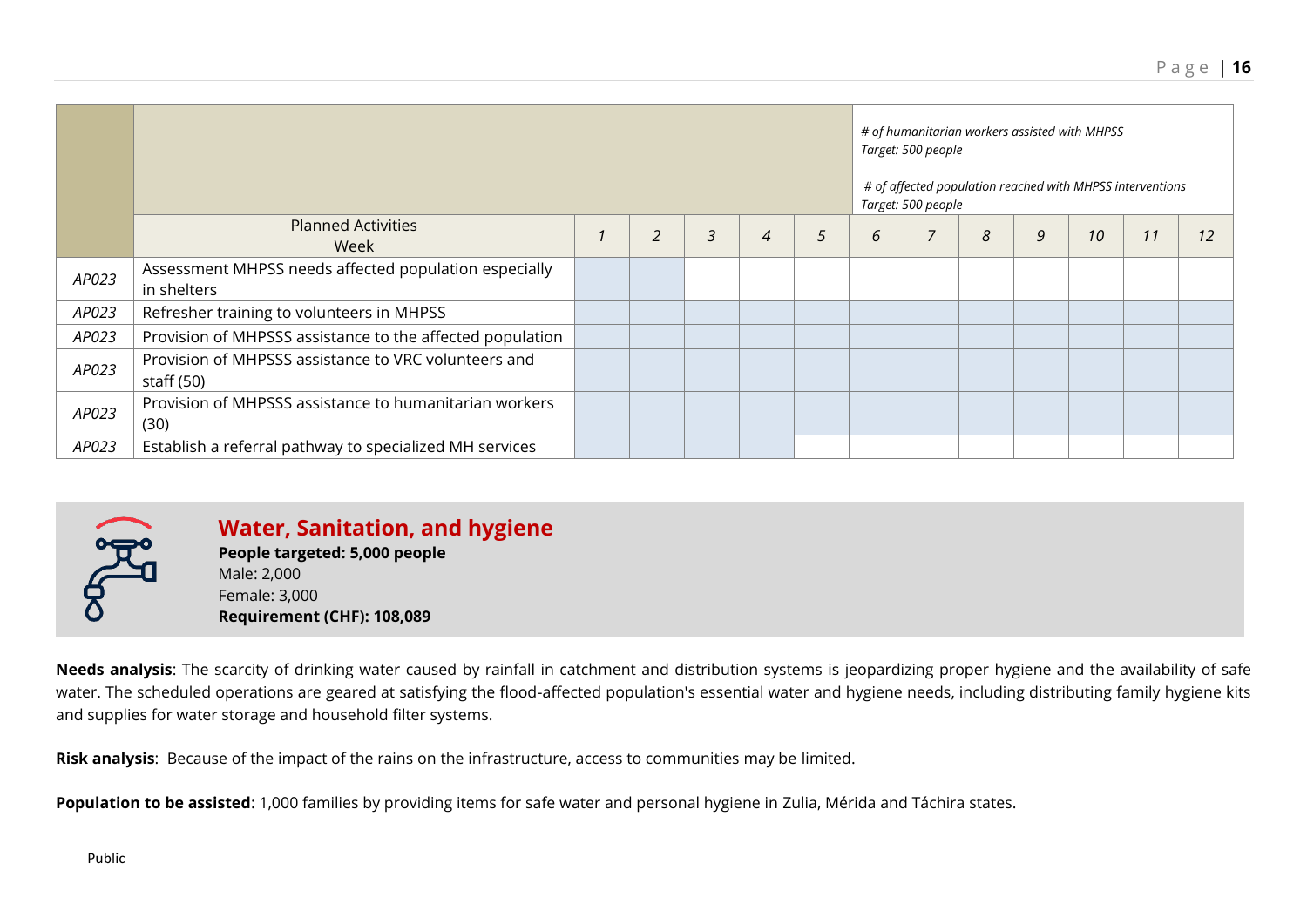**Standards / Benchmarks:** The intervention will adhere to the Sphere Handbook's Standards, the International Red Cross and Red Crescent Movement's Fundamental Principles and Values, the International Red Cross and Red Crescent Movement's Strategic Framework for Disability Inclusion, the IFRC Minimum Standard for Protection, Gender and Inclusion, the Code of Conduct, and other documents related to the Movement and other organizations (Pan American Health Organization).

| <b>P&amp;B</b><br><b>Output</b>         | WASH Outcome 1: Immediate reduction of the risk of waterborne and water-related<br>diseases in the targeted communities<br>WASH Output 1.1: Continuous assessment of water, sanitation and hygiene situation is<br>carried out in targeted communities. |             |                |                |                |                                                                            | # of families have improved their access to water<br>Target: 1,000 families |                                                  |                                          |                                                          |    |    |    |  |  |  |
|-----------------------------------------|---------------------------------------------------------------------------------------------------------------------------------------------------------------------------------------------------------------------------------------------------------|-------------|----------------|----------------|----------------|----------------------------------------------------------------------------|-----------------------------------------------------------------------------|--------------------------------------------------|------------------------------------------|----------------------------------------------------------|----|----|----|--|--|--|
| Code                                    | <b>Planned Activities</b><br>Week/Month                                                                                                                                                                                                                 | 1           | $\overline{2}$ | 3              | $\overline{4}$ | 5                                                                          | 6                                                                           | $\overline{7}$                                   | 8                                        | 9                                                        | 10 | 11 | 12 |  |  |  |
| AP026                                   | Rapid needs assessment                                                                                                                                                                                                                                  |             |                |                |                |                                                                            |                                                                             |                                                  |                                          |                                                          |    |    |    |  |  |  |
| <b>P&amp;B</b><br><b>Output</b>         | WASH Output 1.2: Daily access to safe water which meets Sphere and WHO standards in<br>terms of quantity and quality is provided to target population                                                                                                   |             |                |                |                | # of families assisted with safe water supplies.<br>Target: 1,000 families |                                                                             |                                                  |                                          |                                                          |    |    |    |  |  |  |
| Code                                    | <b>Planned Activities</b><br>Week / Month                                                                                                                                                                                                               | $\mathbf 1$ | 2              | 3              | $\overline{4}$ | 5                                                                          | 6                                                                           | $\overline{7}$                                   | 8                                        | 9                                                        | 10 | 11 | 12 |  |  |  |
| AP026                                   | Provide safe drinking water to people in targeted communities<br>through mobilization of OX-LMS water treatment plant.                                                                                                                                  |             |                |                |                |                                                                            |                                                                             |                                                  |                                          |                                                          |    |    |    |  |  |  |
| AP026                                   | Distribution of water filters (1,000 units) and water purification<br>tablets.                                                                                                                                                                          |             |                |                |                |                                                                            |                                                                             |                                                  |                                          |                                                          |    |    |    |  |  |  |
| AP026                                   | Distribution of 10-litre jerry cans (2 per family) to facilitate<br>water storage.                                                                                                                                                                      |             |                |                |                |                                                                            |                                                                             |                                                  |                                          |                                                          |    |    |    |  |  |  |
| AP026                                   | Distribution of water quality measuring equipment to the VRC<br>branches                                                                                                                                                                                |             |                |                |                |                                                                            |                                                                             |                                                  |                                          |                                                          |    |    |    |  |  |  |
| <b>P&amp;B</b><br><b>Output</b><br>Code | WASH Output 1.5: Hygiene-related goods (NFIs) which meet Sphere standards and<br>training on how to use those goods is provided to the target population                                                                                                |             |                |                |                |                                                                            |                                                                             | Target: 1,000 families<br>Target: 1,000 families | # of families assisted with hygiene kits | # of families assisted with family cleaning hygiene kits |    |    |    |  |  |  |
|                                         | <b>Planned Activities</b><br>Week/Month                                                                                                                                                                                                                 | $\mathbf 1$ | $\overline{2}$ | $\overline{3}$ | $\overline{4}$ | 5                                                                          | 6                                                                           | 7                                                | 8                                        | 9                                                        | 10 | 11 | 12 |  |  |  |
| AP030                                   | Distribution of 1,000 family hygiene kits, sufficient for a 1<br>month                                                                                                                                                                                  |             |                |                |                |                                                                            |                                                                             |                                                  |                                          |                                                          |    |    |    |  |  |  |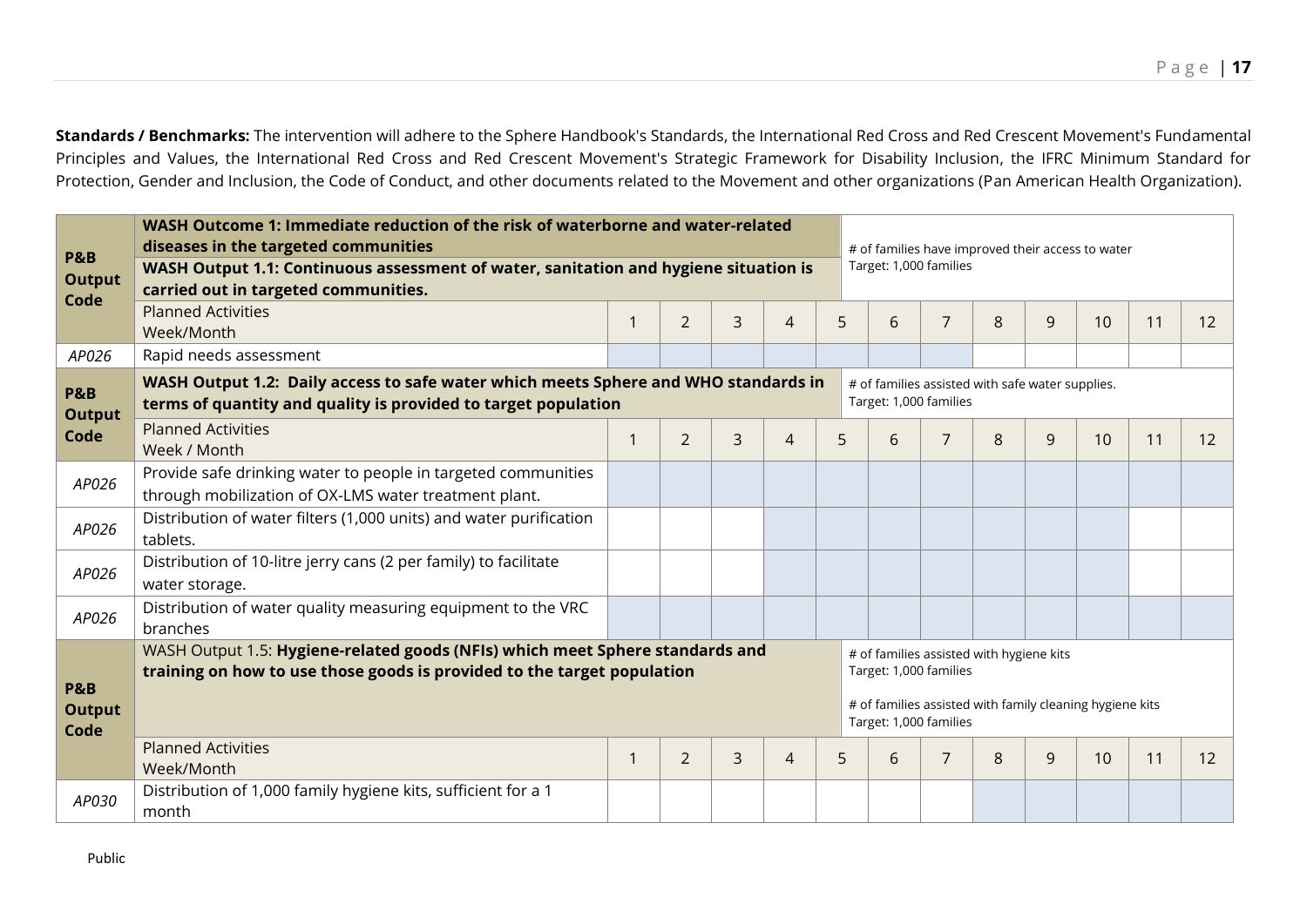| AP030 | Distribution<br>l ,000 family<br>, cleaning kits for a month<br>-OT |  |  |  |  |  |  |
|-------|---------------------------------------------------------------------|--|--|--|--|--|--|
| AP030 | c-monitoring Distribution ۲<br>. Survev<br>Poc                      |  |  |  |  |  |  |

# **Strategies for Implementation Required (CHF): 76,264**

| <b>P&amp;B</b><br><b>Output</b><br>Code | S1.1: National Society capacity-building and organizational development objectives are<br>facilitated to ensure that National Societies have the necessary foundations, systems<br>and structures, competencies, and legal, ethical, and financial capacities to plan and<br>deliver<br>Output S1.1.4: National Societies have effective and motivated volunteers who are |  |                |   |   |   | The National Society has the necessary resources to implement<br>the operation for the 3 months.<br># of volunteers involved in the operation. |                |   |   |                 |                                                               |    |
|-----------------------------------------|---------------------------------------------------------------------------------------------------------------------------------------------------------------------------------------------------------------------------------------------------------------------------------------------------------------------------------------------------------------------------|--|----------------|---|---|---|------------------------------------------------------------------------------------------------------------------------------------------------|----------------|---|---|-----------------|---------------------------------------------------------------|----|
|                                         | protected.<br><b>Planned Activities</b><br>Week                                                                                                                                                                                                                                                                                                                           |  | $\overline{2}$ | 3 | 4 | 5 | 6                                                                                                                                              | $\overline{7}$ | 8 | 9 | 10              | 11                                                            | 12 |
| AP040                                   | Ensure the safety and well-being of volunteers                                                                                                                                                                                                                                                                                                                            |  |                |   |   |   |                                                                                                                                                |                |   |   |                 |                                                               |    |
| AP040                                   | Guarantee that VR volunteers are trained                                                                                                                                                                                                                                                                                                                                  |  |                |   |   |   |                                                                                                                                                |                |   |   |                 |                                                               |    |
| <b>P&amp;B</b><br><b>Output</b><br>Code | Output S1.1.6: National Societies have the necessary infrastructure and corporate<br># of volunteers active in the response activities<br>Target: 120 volunteers<br>systems in place                                                                                                                                                                                      |  |                |   |   |   |                                                                                                                                                |                |   |   |                 |                                                               |    |
|                                         | <b>Planned Activities</b><br>Week                                                                                                                                                                                                                                                                                                                                         |  | $\overline{2}$ | 3 | 4 | 5 | 6                                                                                                                                              | 7              | 8 | 9 | 10              | 11                                                            | 12 |
| AP042                                   | Mobilization of volunteers                                                                                                                                                                                                                                                                                                                                                |  |                |   |   |   |                                                                                                                                                |                |   |   |                 |                                                               |    |
| AP042                                   | Recruitment of staff                                                                                                                                                                                                                                                                                                                                                      |  |                |   |   |   |                                                                                                                                                |                |   |   |                 |                                                               |    |
| AP042                                   | Production of visibility of the operation - Communications                                                                                                                                                                                                                                                                                                                |  |                |   |   |   |                                                                                                                                                |                |   |   |                 |                                                               |    |
| AP042                                   | Lessons Learned Workshop                                                                                                                                                                                                                                                                                                                                                  |  |                |   |   |   |                                                                                                                                                |                |   |   |                 |                                                               |    |
| <b>P&amp;B</b><br><b>Output</b><br>Code | Outcome S2.1: An effective and coordinated international disaster response is ensured.<br>Output S2.1.1: An effective and respected capacity-building mechanism is maintained                                                                                                                                                                                             |  |                |   |   |   | of the operation.                                                                                                                              |                |   |   |                 | The IFRC provides technical support during the implementation |    |
|                                         | <b>Planned Activities</b>                                                                                                                                                                                                                                                                                                                                                 |  | 2              | 3 | 4 | 5 | 6                                                                                                                                              |                | 8 | 9 | 10 <sup>°</sup> | 11                                                            | 12 |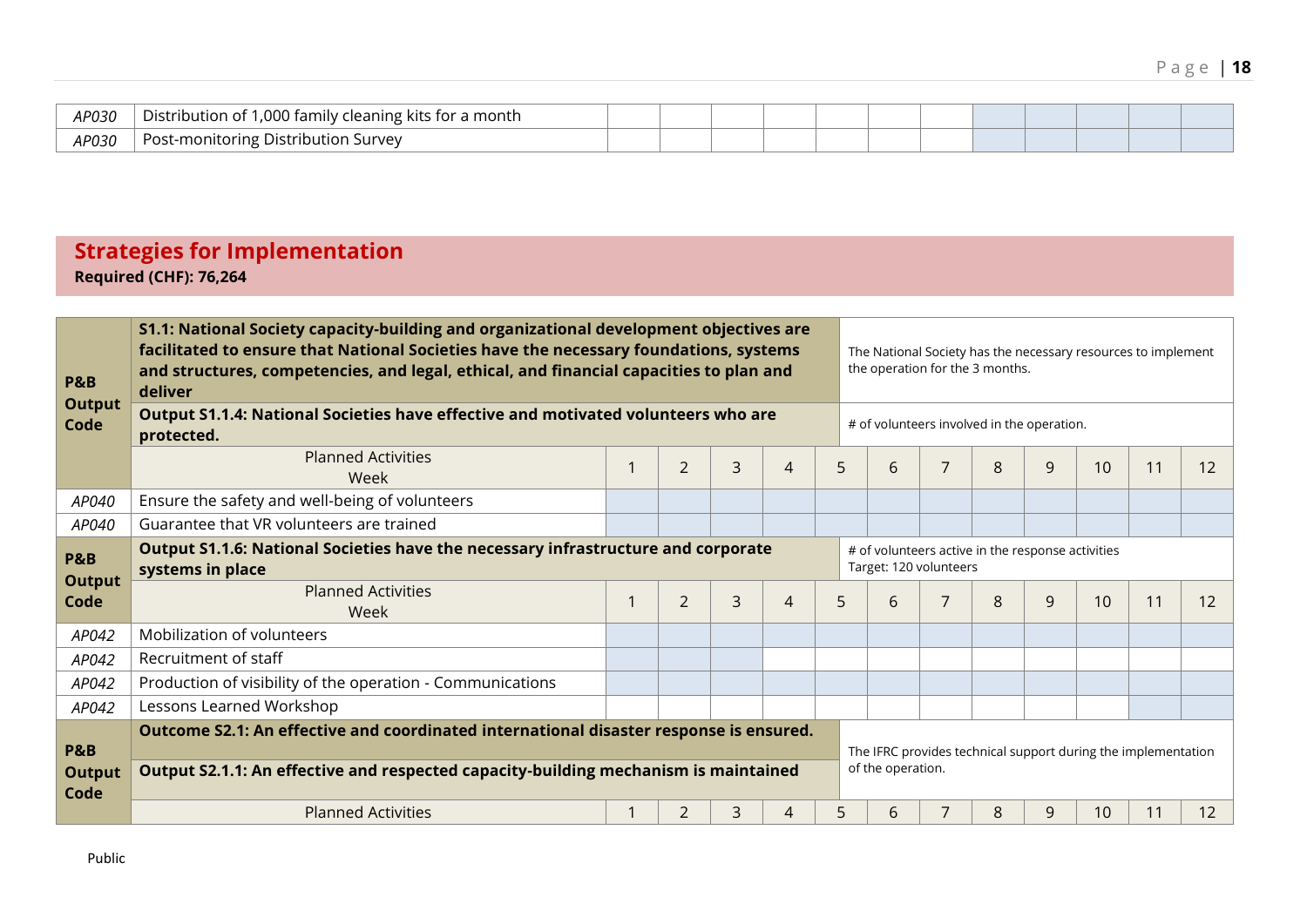|       | Week                                                                        |  |  |  |  |  |  |
|-------|-----------------------------------------------------------------------------|--|--|--|--|--|--|
| AP049 | Technical and operational accompaniment by IFRC                             |  |  |  |  |  |  |
| AP049 | IFRC Communications visibility of the operation (production of<br>material) |  |  |  |  |  |  |
| AP049 | IFRC monitoring and follow up (remotely and field visits                    |  |  |  |  |  |  |
| AP049 | IFRC technical assistance to conduct the rapid assessments                  |  |  |  |  |  |  |
| AP050 | IFRC logistical supply chain                                                |  |  |  |  |  |  |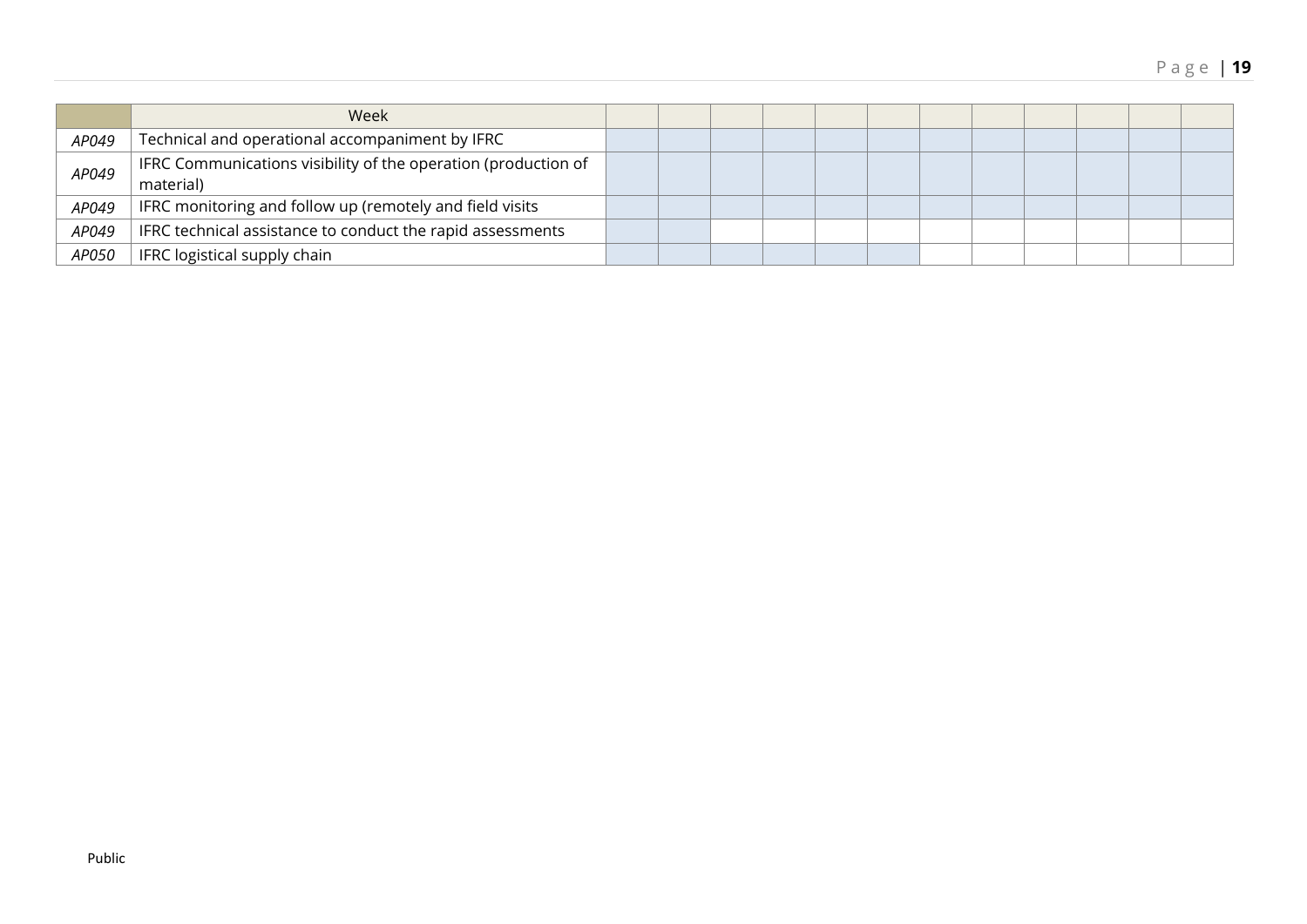#### **Budget**

*See annex*

|                          | For more information, specifically related to this operation, please contact:        |
|--------------------------|--------------------------------------------------------------------------------------|
|                          | In the Venezuelan Red Cross-National Society:                                        |
| $\overline{a}$           | Secretary General: Mario Santimone, msantimone@cruzrojavenezolana.org                |
| $\overline{\phantom{a}}$ | Head of Operations Hernan Bongioanni, hbongioanni@cruzrojavenezolana.org             |
|                          | In the IFRC                                                                          |
| $\overline{\phantom{a}}$ | <b>IFRC Country Office Delegation:</b> Marissa Soberanis, marissa.soberanis@ifrc.org |
| $\overline{\phantom{a}}$ | Head of Disaster and Clime Crisis Department: Roger Alonso, roger.morgui@ifrc.org    |
| $\overline{\phantom{a}}$ | Continental Operations Manager: Maria Martha Tuna, maria.tuna@ifrc.org               |
| $\overline{\phantom{a}}$ | Head of Partnerships and Resource Development: Sandra Romero,                        |
|                          | sandra.romero@ifrc.org                                                               |
| $\overline{\phantom{a}}$ | Communications Manager: Susana Arroyo, susana.arroyo@ifrc.org                        |
| $\overline{\phantom{a}}$ | Planning, Evaluation, Monitoring and Reporting Manager; Maria Larios; email:         |
|                          | maria.larios@ifrc.org                                                                |
| $\overline{\phantom{a}}$ | Logistics Coordinator: Mauricio Bustamante, mauricio.bustamente@ifrc.org             |
|                          |                                                                                      |
|                          |                                                                                      |
|                          | <b>In IFRC Geneva</b>                                                                |
| $\overline{\phantom{0}}$ | <b>DREF Senior Officer:</b> Eszter Matyeka; email: <b>eszter.matyeka@ifrc.org</b>    |
| $\overline{\phantom{0}}$ | <b>Operations Coordination focal point:</b> Karla Morizzo (acting); email:           |
|                          | karla.morizzo@ifrc.org                                                               |

# **How we work**

All IFRC assistance seeks to adhere to the **Code of Conduct** for the International Red Cross and Red Crescent Movement and Non-Governmental Organizations (NGO's) in Disaster Relief and the **Humanitarian Charter and Minimum Standards in Humanitarian Response (Sphere**) in delivering assistance to the most vulnerable. The IFRC's vision is to inspire**, encourage, facilitate and promote at all times all forms of humanitarian activities** by National Societies, with a view to **preventing and alleviating human suffering**, and thereby contributing to the maintenance and promotion of human dignity and peace in the world.